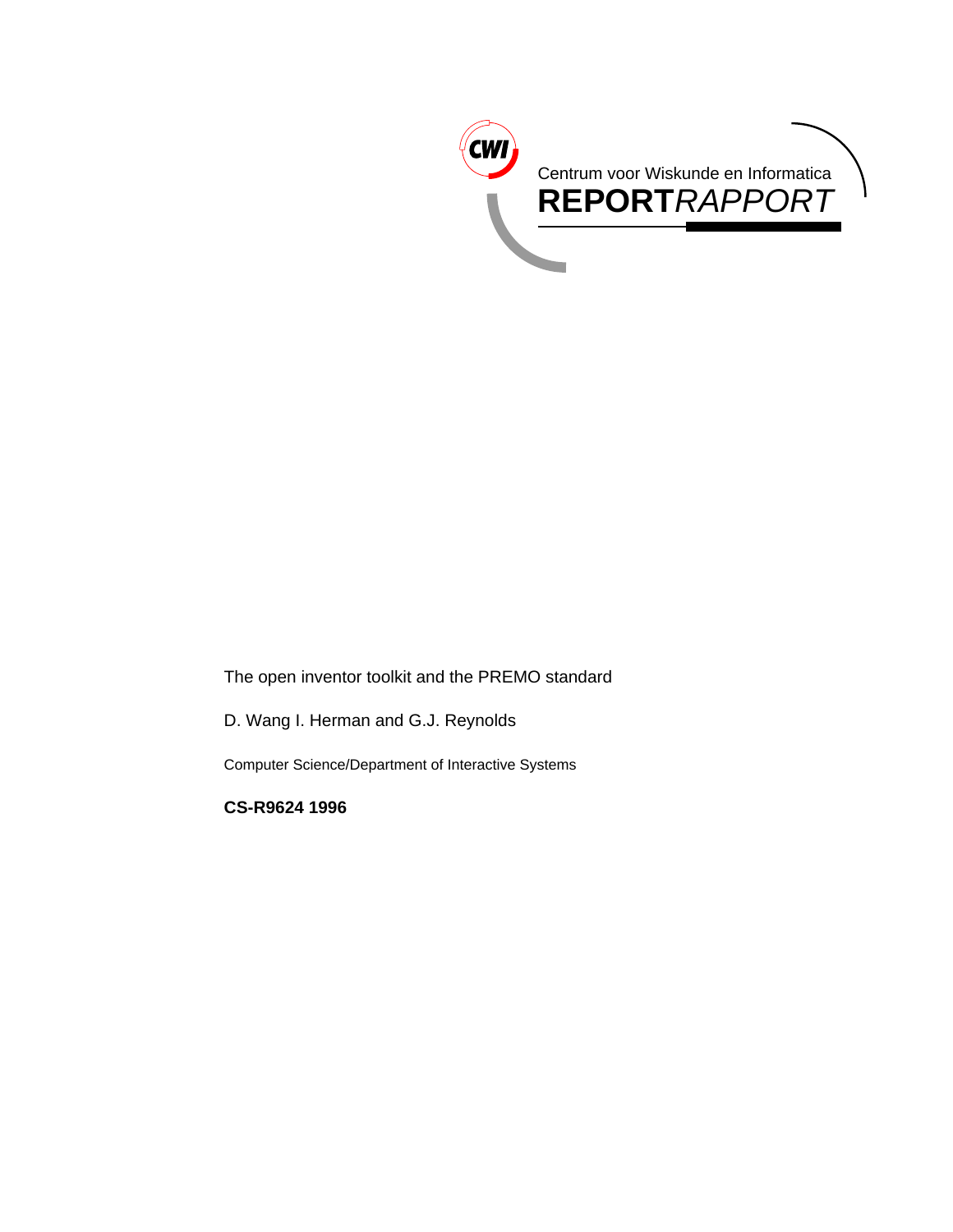Report CS-R9624 ISSN 0169-118X

CWI P.O. Box 94079 1090 GB Amsterdam The Netherlands

CWI is the National Research Institute for Mathematics and Computer Science. CWI is part of the Stichting Mathematisch Centrum (SMC), the Dutch foundation for promotion of mathematics and computer science and their applications.

SMC is sponsored by the Netherlands Organization for Scientific Research (NWO). CWI is a member of ERCIM, the European Research Consortium for Informatics and Mathematics.

Copyright © Stichting Mathematisch Centrum P.O. Box 94079, 1090 GB Amsterdam (NL) Kruislaan 413, 1098 SJ Amsterdam (NL) Telephone +31 20 592 9333 Telefax +31 20 592 4199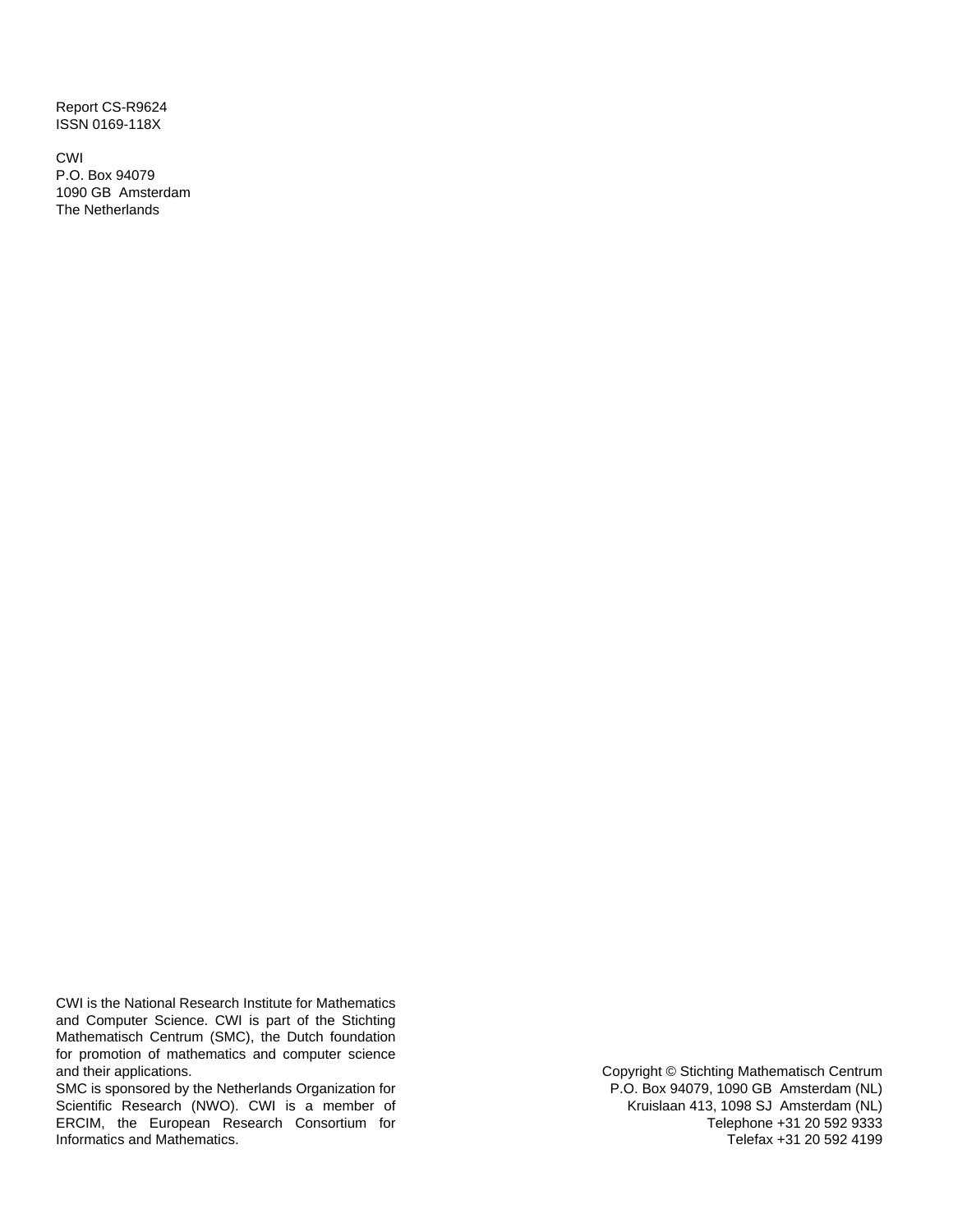# The Open Inventor Toolkit and the PREMO Standard

s and G-man and G-man and G-man and G-man and G-man and G-man and G-man and G-man and G-man and G-man and G-ma

### $CWI$

### P-O- Box GB Amsterdam The Netherlands

# Abstract

PREMO is an emerging international standard for the presentations of multimedia objects including computergraphics. Open InventorTM is a commercially available "de facto" standard for interactive computer graphics in packaged as a library of objects- In this paper we consider whether the concepts and objects of PREMO are sufficient to represent a professional quality system, such as Open Inventor.

By comparing PREMO with Open Inventor we hope to show that PREMOs computer graphics environ ment model and event model can properly describe Open Inventors rendering action and event model- The scene graph is very important in Open Inventor- Most Open Inventor functions rely on various operations over scene graphs- The construction edition and traversal of the scene graphs are implemented as a set of newly defined PREMO objects. Graphics rendering, event handling and scene graphs constitute the fundamental parts of Open Inventor other Open Inventor functionalities can be constructed from these- We conclude that since these three fundamental parts of Open Inventor can be properly modelled and implemented by means ofPREMO, that the concepts and objects of PREMO are sufficient to represent Open Inventor.

 $\frac{1}{2}$  .  $\frac{1}{2}$  .  $\frac{1}{2}$  .  $\frac{1}{2}$  .  $\frac{1}{2}$  .  $\frac{1}{2}$  .  $\frac{1}{2}$  .  $\frac{1}{2}$  .  $\frac{1}{2}$ CR Subject Classi-cation D--D--H--I-- $Keywords$  &  $Phrases:$  standards, PREMO, Open Inventor, object-oriented.

1. INTRODUCTION

In - the ISOIEC subcommittee on Computer Graphics and Image Processing ISOIEC JTCs since published a standard called the Computer Computer Although the Computer Computer Model Called Catalogue ument was, in a sense, the last in a series of standards on computer graphics, starting by GKS in -  sometimes referred to as the rst generation of graphics standards - As its title indicates CGRM describes an abstract model, and intends to give a succinct way of describing various computer graphics systems As such it was not the intention to serve as a replacement for any of the concrete graphics standards developed within or outside ISO
 However the ideas and indeed the full model of the CGRM found its way lately into a new standard, namely PREMO.

PREMO (Presentation Environments of Multimedia Objects) is a project to develop a new generation standard within SC24, which aims not only at computer graphics, but general presentation environments, too. In the domain of PREMO the term "presentation" encompasses all the various media like audio, video, 3D sound, images, tactile effects, and, of course, traditional graphics. The need for a new generation of standards for computer graphics has already emerged in the past years to answer the challenges raised by new graphics techniques and programming environments it is extremely fortunate that the review process to develop this new generation of presentation envi ronments coincided with the emergence of multimedia. Hence, a very fruitful synergy effect can be capitalized on

PREMO adopts the basic approach of CGRM, albeit casting it into more concrete terms in the form of objects, and adapting it to the needs of various media. Unfortunately, given the limitations imposed by the size of this paper, it is not possible to give a thorough description of neither CGRM nor , below gives only a very short order that the short overview of these documents of these documents of the short which are necessary to understand the essential features of this paper The interested reader should consult the paper edited by Given for the international control to an international consultation on  $\mathbb{R}^n$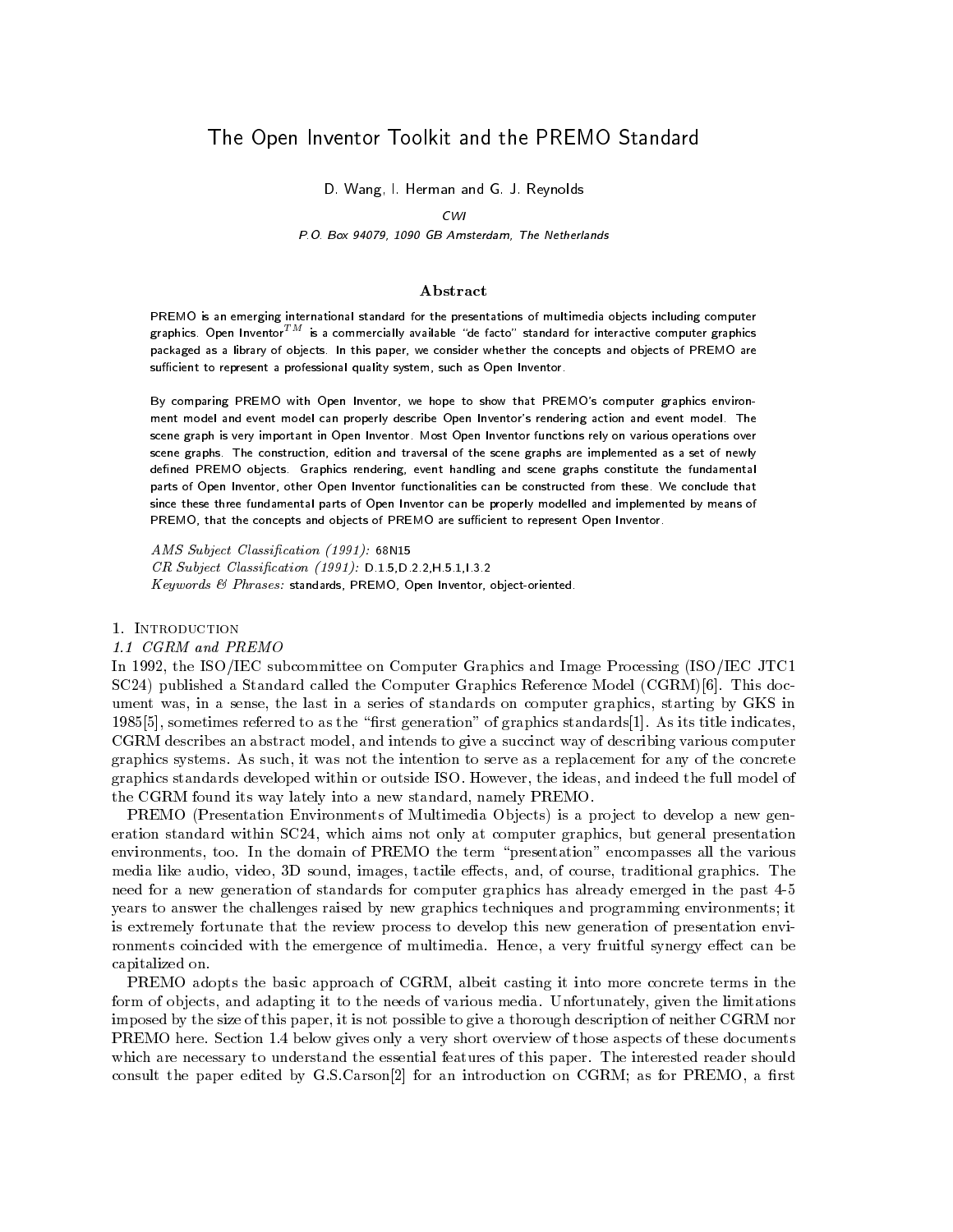over the published a few years ago ply the communications of the can be used as references to the cannot be used also visit the www.site http-,,, www.site information on Premo to show the site in Premo to a line in

### - Open Inventor

open Inventory is an original continued to the compact of the compact of the compact of the continues of the compact of the compact of the compact of the compact of the compact of the compact of the compact of the compact Graphics, this toolkit has become extremely popular and widespread in recent years, also due to the widespread adoption of Open GL as the basis for 3D graphics on a number of workstation platforms as well as on Windows'95. Though the functionalities provided by Open Inventor are powerful, the idea of the system is simple. It can be summarised as "a scene graph plus a set of actions". Things, such as graphical objects, graphical properties, reactions for various events, are represented as nodes in Open Inventor. A scene graph is a collection of such nodes and moreover it defines an ordering over the nodes. In such an order, properties and interaction specifications are attached to each graphical object in a straightforward way. An application is developed mainly by specifying a scene graph and the system realises it by applying various actions on such a scene graph. Traversing a scene graph according to the defined order is the basic way in which the system starts to handle an action For instance executing a rendering action starts by traversing the scene graph to collect properties for each graphical ob ject and then the graphics rendering can be realised based on the set of complete specifications of each geometric shape; and when an event occurs, the event handling action traverses the scene graph until it meets a node which handles this event Open Inventor pro vides many functionalities to support 3D applications. In this paper, we only discuss three aspects: graphics rendering event handling and scene graphs In our view these three aspects constitute the fundamental parts of Open Inventor

### - Open Inventor and PREMOVE in the Second Communication and PREMOVE in the Second Communication and PREMOVE in

Any general model, let alone a standard in preparation, can only be considered as acceptable if it can be matched with practice. In terms of the PREMO development this means that, to be acceptable, the model of PREMO (based on the CGRM) should be checked against a real-life system. Presentation of the main results of such an investigation is the real topic of this paper Open Inventor was chosen as a target for this check, because of its object-orientedness (which makes it easily comparable to PREMO) and its wide availability Although Open Inventor is not a multimedia presentation environment but concentrates primarily on synthetic graphics it was felt that its internal structure is general enough for our purposes

What does "check" mean in our case? The questions we were asking ourselves were is it possible to describe the model of Open Inventor within the framework of PREMO? Is it possible to describe a possible implementation strategy of Open Inventor on top of PREMO? If not, what are the changes and/or the improvements necessary on the  $PREMO/CGRM$  approach? These issues are particularly important in view of the fact that PREMO is still an evolving standard, i.e., it is still possible to introduce all necessary improvements to the specification to adapt it to practical requirements. Obviously results from a series of proofs of concept gives an invaluable experience to the PREMO development team

The outcome of our investigations, as presented in the rest of this paper, have proven to be quite satisfactory. It became clear that PREMO/CGRM could indeed meet the requirements of a system like Open Inventor. There is a clear match between the notions and internal structures used by Open Inventor and PREMO
 Obviously not all details and results of this investigation can be presented in this paper, which implement features and positions are described and the paper of powerful available paper of those who wish to familiarise themselves with all the details

This positive outcome has an importance that goes, in fact, beyond a simple proof of concept for the coming PREMO standard Indeed at its meeting in July - in Ottawa SC has adopted a new work item on a 3D computer graphics metafile activity. This metafile format will be based on the Open Inventor File Format, which is used by Open Inventor applications to exchange 3D graphical data. Obviously, this file format reflects the structure of Open Inventor itself; consequently, the possible compatibility of Open Inventor and PREMO will make it also possible to define a full compatibility between a future PREMO standard (as a presentation environment) and the 3D Metafile format (as an exchange format). This compatibility has a great importance for the acceptance of both standards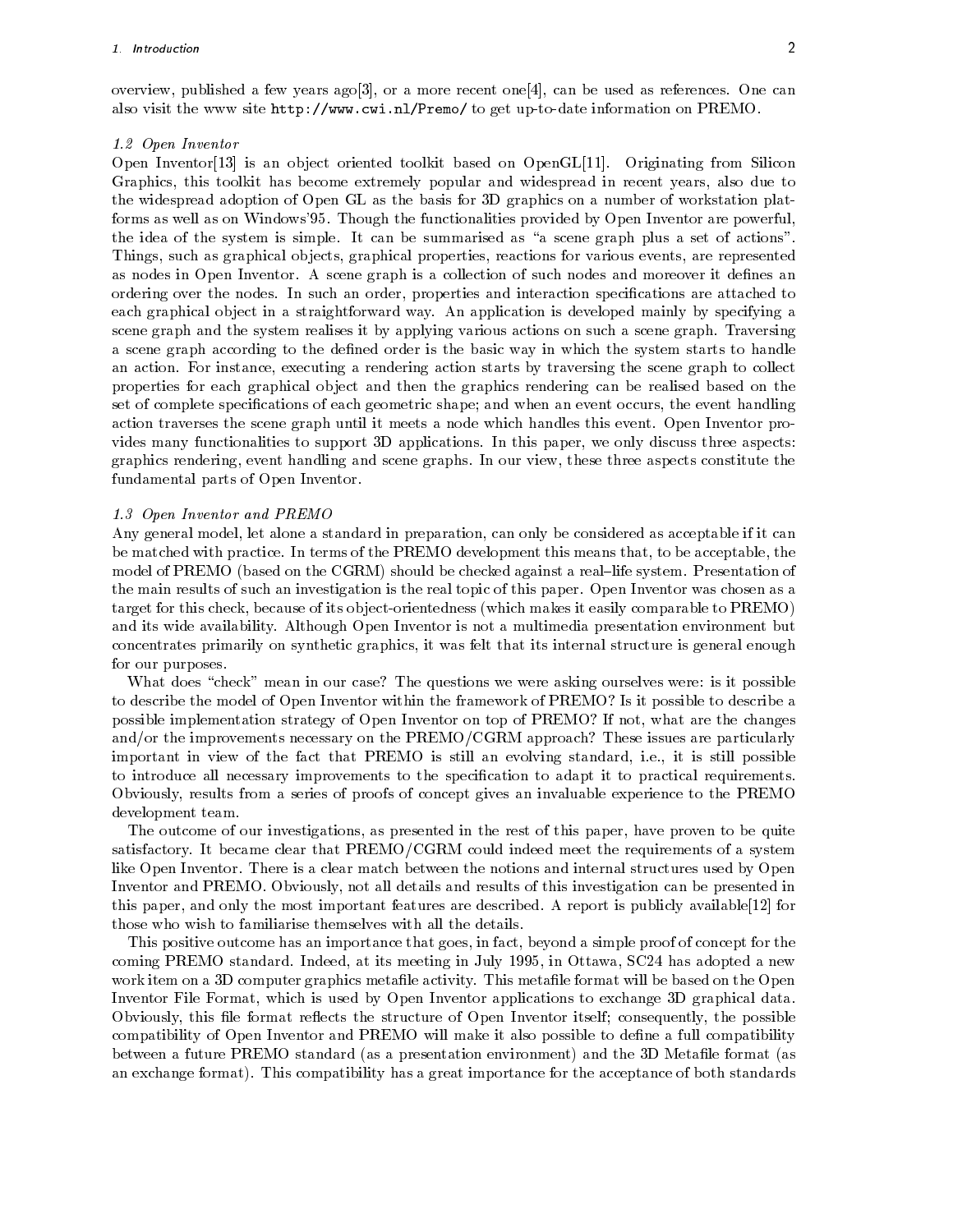# in the future

# - Short Overview of PREMO and CGRM

The major features of PREMO can be briefly summarised as follows.

- PREMO is a Presentation Environment PREMO aims at providing a standard programming environment in a very general sense. The aim is to offer a standardized, hence conceptually portable development environment that helps to promote portable multimedia applications
- PREMO aims at a Multimedia presentation whereas earlier SC standards concentrated ei ther on synthetic graphics or image processing systems Multimedia is considered here in a very general sense; high-level virtual reality environments, which mix real-time 3D rendering techniques with sound, video, or even tactile feedback, and their effects, are also within the scope of PREMO
- PREMO is Ob ject Oriented This means that through standard ob jectoriented techniques a PREMO implementation becomes extensible and configurable. Object-oriented technology also provides a framework to describe distribution in a consistent manner

The full PREMO standard consists of a number of Parts (currently 4), which, although there are interdependencies, progress through the usual ISO working scheme independently of one another. These parts are as follows

- . This Part contains a overview of Premote the Premote scope its scope of Premote and Premote its scope its scope justification, and an explanation of key concepts. It describes the overall architecture of PREMO and specifies the common semantics for defining the externally visible characteristics of PREMO objects in an implementation-independent way.
- Part Foundation component  This component lists an initial set of ob ject types and non object types, useful for the construction of, presentation of, and interaction with multimedia information. These types include fairly traditional types, such as event handlers, aggregates, as well as types more specifically tailored to the needs of interactive multimedia systems.
- Part Model ling Presentation and Interaction Component  This component combines me dia control with modelling and geometry This is an abstract component from which concrete modelling and presentation components are expected to be derived. Thus, for example, a virtual reality component that is derived, at least in part, from this component, might refine the renderer objects defined in Part 3 to objects most appropriate in the virtual reality domain. This is the Part of PREMO which incorporates an adaptation of the full CGRM, and which will be relevant for the remainder of this paper
- re and the component of the street street street and the services and the street and the street of the street o multimedia computing platforms that support interactive multimedia applications dealing with synchronised, time-based media in a heterogeneous distributed environment.

The key idea of Part 3 is that multimedia presentation can be considered as a series of transformation steps between the application and the operator. Transformation is considered in a very general sense, e.g., it includes the transformations among different colour models, coding and decoding algorithms, etc. Transformation steps are modelled in PREMO in terms of five abstract levels called environments: construction virtual viewing logical and realisation see Figure - These environments form a processing network, using the object types developed in Part 2. Information, e.g., multimedia data, attributes, input requests and data, results of inquiries, etc., can flow in both directions between two adjacent and include the simple pipeline and when the simple pipelines there is only the simple complete  $\mathcal{A}$ the basic case More generally any number of fanins and fanouts are possible between two adjacent environments For example it is possible for an instance of a virtual environment to be connected to several instances of viewing environments, thereby resulting in multiple views of the same model.

On the output side, the role of each type of environment can be summarised as follows.

 Construction environment In this environment the application data to be displayed is prepared as a model from which specific presentation scenes may be produced. The application may only edit the model in the construction environment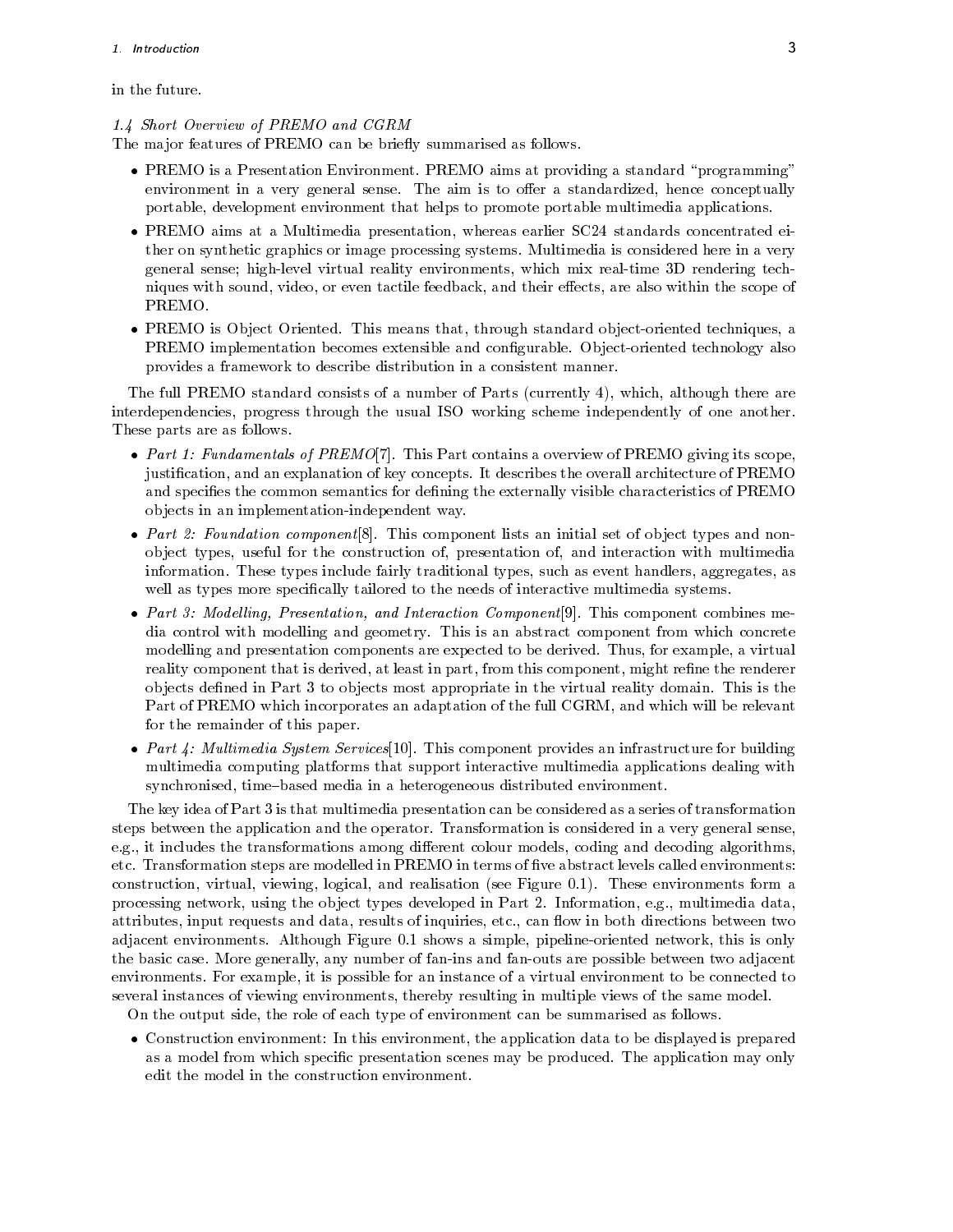

Figure 
- Environments in PREMOs Part

- Virtual environment In this environment a scene of the model is produced The scene consists of a set of virtual output primitives ready for presentation. The geometry of these virtual primitives is completely defined in all dimensions so that scenes are geometrically complete.
- Viewing environment In this environment a picture of the scene is generated by pro jection The picture consists of a set of viewing output primitives ready for completion. Output primitives in the viewing environment may have a lower geometric dimensionality than in the virtual environment
- Logical environment In this environment a presentable version of the picture is completed ready for realization The presentable image consists of a set of logical output primitives Associated with each output primitive is a set of properties associated with completion.
- Realisation environment In this environment a display of the presentable picture is presented The display consists of a set of realization output primitives This display need not necessarily correspond to a physical display, it can also be a sound output device, a video hardware, or a logical driver

The symmetry between input and output is reflected on the diagram; as for output primitives, Part 3 makes a series of statements on the role of each environment in the processing of input tokens.

The internal model of each environment follows the same structure. It is therefore possible to describe an environment through a general PREMO object type which is then specialised for the various types of environments described above Internally an environment consists of a network of processing objects, cooperating with various types of aggregates which store multimedia data (or their references) locally. Figure 0.2 gives an overview of the general structure of an environment: the rectangles represent subtypes of PREMO processing objects, specialised for the needs of the environments, whereas the circles represent various types of aggregates. Dashed and continuous arrows represent control and data flows, respectively, among the different entities. In Figure 0.2, the composition is a spatially structured set of output primitives in a given environment ready for distribution. A collection store is a set of output entities which are intended for use within the environment. A *token store* is a structured set of input tokents in a given environment reday for emanation. An *aggregation store* is a set of input entities which are intended for use within the environment An environment may contain an environment state separated from the other data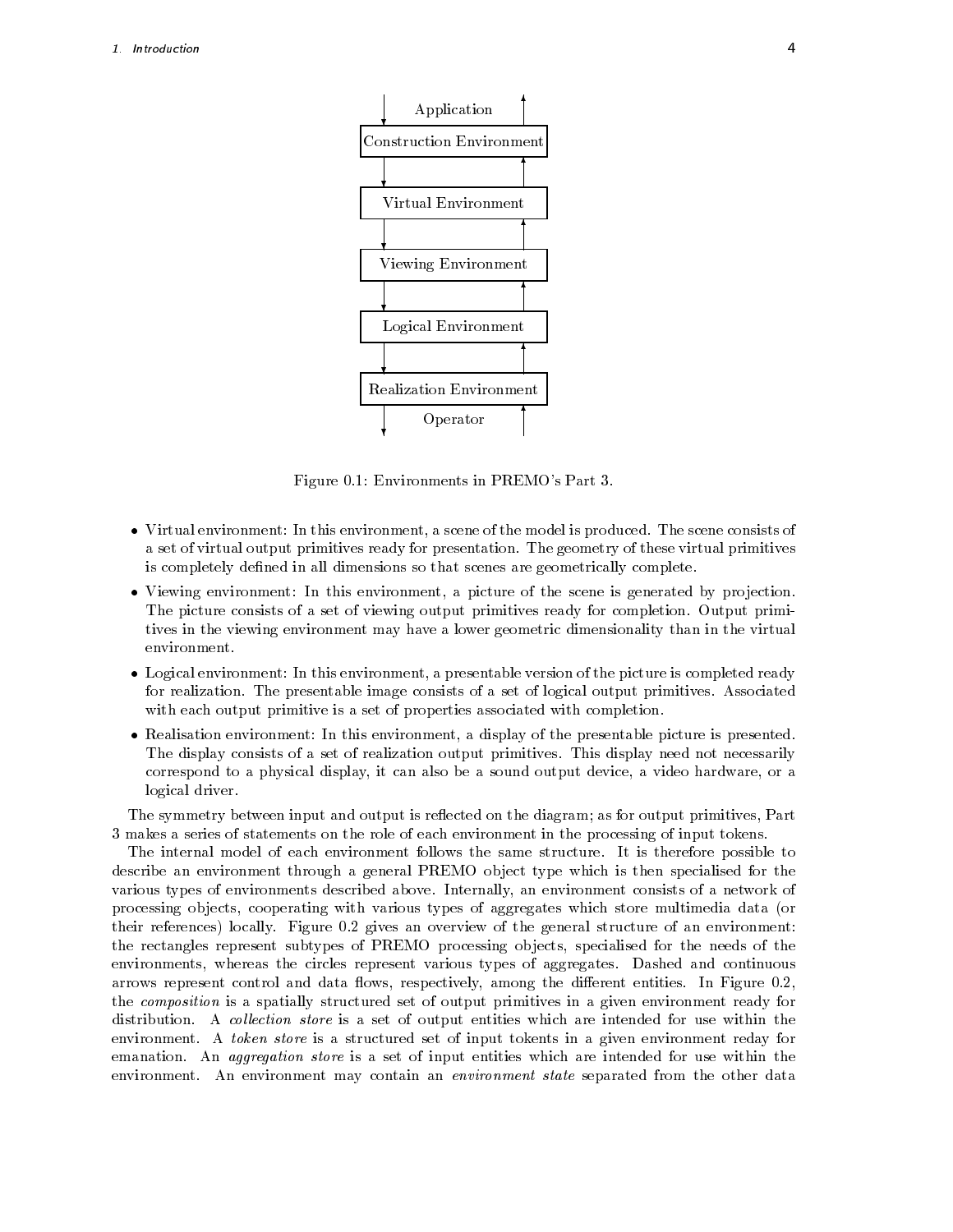

| Environment  | Absorption   | Emanation    | Composition     | Token Store       |
|--------------|--------------|--------------|-----------------|-------------------|
| Construction | Preparation  | Utilization  | Model           | Instruction Store |
| Virtual      | Production   | Generation   | Scene           | Directive Store   |
| Viewing      | Projection   | Elevation    | Picture         | Selection Store   |
| Logical      | Completion   | Abstraction  | Graphical Image | Information Store |
| Realization  | Presentation | Accumulation | Display         | Lexeme Store      |

elements in the environment. Absorption is the process which receives output entities from the next higher environment and applies the transformations necessary to produce the entities in the form appropriate to its environment. Manipulation may process entities or primitives in any of the data elements. Distribution is the process which passes entities to the next lower environment. Assembly is the process which receives input entities from the next lower environment and passes them to the aggregation store or derives tokens in the token store of the current environment Emanation is the process which passes entities to the next higher environment Each process and data element in this network bear dierent names in the concrete environment see in Table 
- The PREMO ob ject types defining the various environments are not the only types defined in Part 3. Both output primitives and input tokens are defined in terms of a large palette of general PREMO types. The properties of output primitives specify their geometry and appearance. These properties are currently classified as six features: spatial, visual, aural, tactile, textual, and identification features. Each feature is described as a PREMO object type and an output primitive or an input token is an aggregate of these features (see in Figure  $0.3$ ).

Another aspect of PREMO which isimportant for the comparison between PREMO and Open Inventor, is the PREMO event model (see in Figure  $0.4$ ). This model is embodied by the specification of special event handler objects. The essential feature of the event model is the separation between the source of the events and the recipient of these events Sources broadcast the events without having any knowledge of which objects would receive them; this is done by forwarding the event instance to special PREMO event handler ob jects Prospective recipients of events register with these event handler objects, placing a request based on the event type and optionally other more complex constraint specifications. The recipients are then notified by the event handler on the arrival of an event, together with information on the source of the event. This simple mechanism constitutes one of the main building blocks for the creation of more complex interaction patterns in PREMO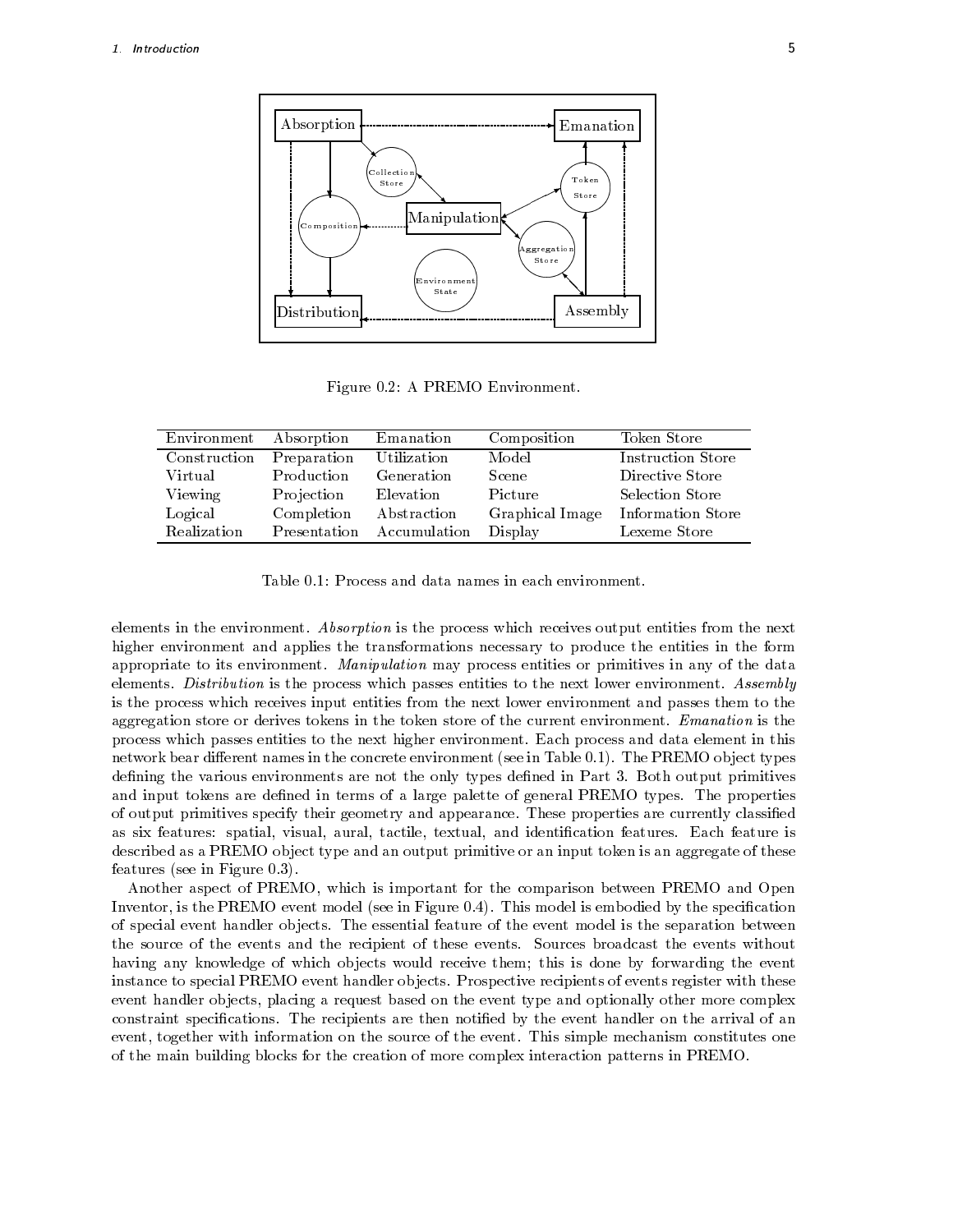

Figure 0.3: PREMO object types for output primitives and input tokens.



Figure 0.4: PREMO Event Model.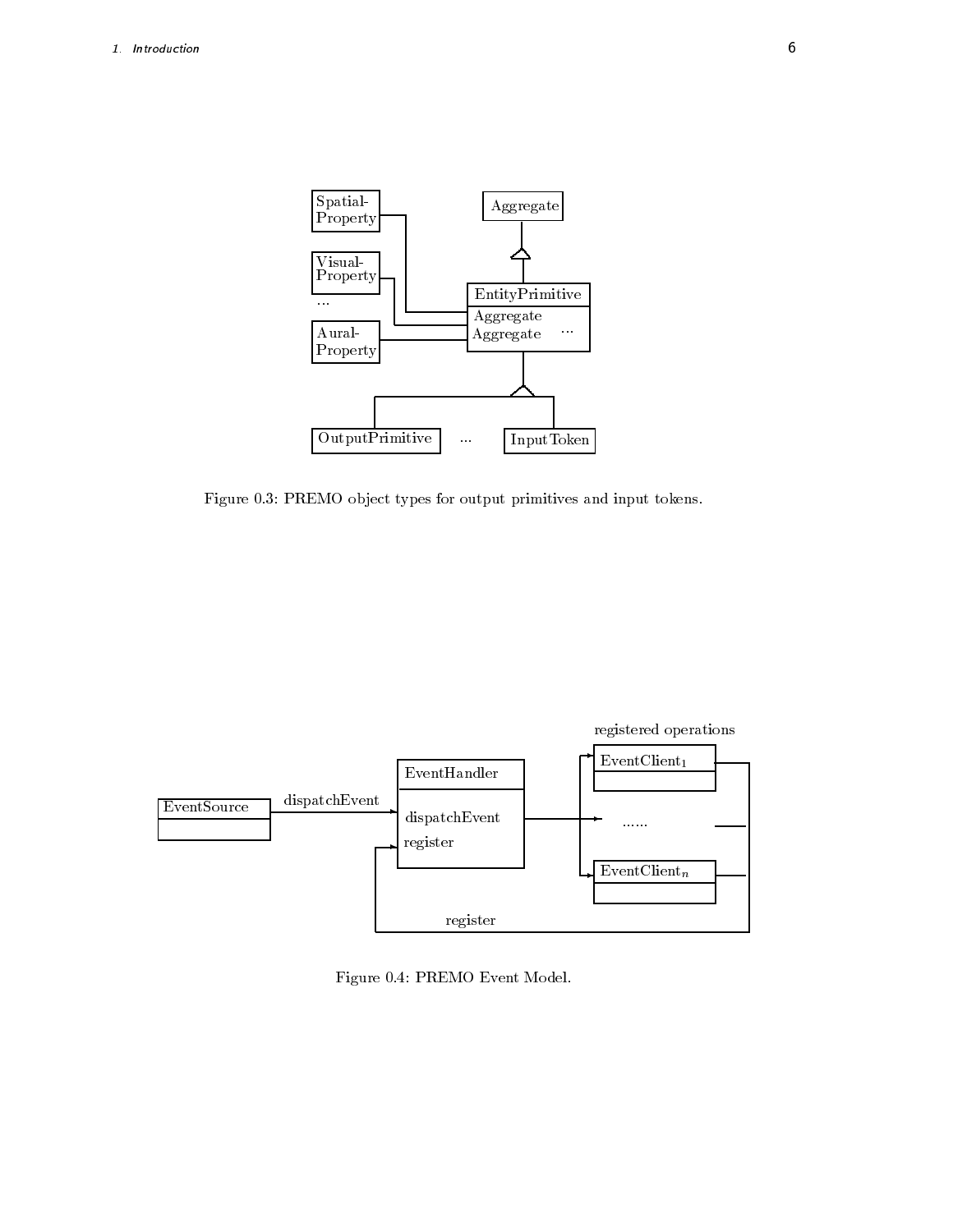| step           | program                                                                             |  |  |
|----------------|-------------------------------------------------------------------------------------|--|--|
| 1              | $Widget$ myWindow = $SoXt::init(argv[0])$ ;                                         |  |  |
|                | if (myWindow == $NULL$ ) exit(1);                                                   |  |  |
|                | $SoSeparator * root = new SoSeparator;$                                             |  |  |
|                | $SoPerspective Camera * myCamera = new SoPerspective Camera;$                       |  |  |
|                | $So Material *myMaterial = new SoMaterial.$                                         |  |  |
| $\overline{2}$ | root $\rightarrow$ ref();                                                           |  |  |
|                | root $\rightarrow addChild(myCamera)$ ;                                             |  |  |
|                | root $\rightarrow$ addChild(new SoDirectionalLight);                                |  |  |
|                | myMaterial $\rightarrow$ diffuseColor.setValue(1.0, 0.0, 0.0);                      |  |  |
|                | root $\rightarrow$ addChild(myMaterial);                                            |  |  |
|                | root $\rightarrow$ addChild(new SoCone);                                            |  |  |
| 3              | $SoXtRenderArea * myRenderArea = new SoXtRenderArea(myWindow);$                     |  |  |
| $\overline{4}$ | $myCamera \rightarrow viewAll(root, myRenderArea \rightarrow getViewportRegion());$ |  |  |
| 5              | myRenderArea $\rightarrow setSeenefraph(root)$ ;                                    |  |  |
|                | myRenderArea $\rightarrow$ setTitle("Hello Cone");                                  |  |  |
| 6              | myRenderArea $\rightarrow$ show();                                                  |  |  |
|                | SoXt::show(myWindow);                                                               |  |  |
|                | $SoXt::mainLoop($ );                                                                |  |  |

Figure 0.5: The Open Inventor code of the red cone program.

The rest of this paper describes some of the result of our comparative work between PREMO and Open Inventor. The points of comparison described in this paper are:

- Open Inventors rendering actions and the output in PREMOs environmental model
- Open Inventors event handling and the input in PREMOs environmental model and the PREMO event model
- Open Inventors scene graph management and the foundation component of PREMO

Conventions: In what follows, we use slanted text font for all Open Inventor's classes and methods, and SANS SERIF text font for all PREMO's object types and operations.

In this section, we study the steps by which Open Inventor displays graphics according to application programs and discuss the relationship between those steps and the output procedure of PREMO's environment model

Consider a very simple Open Inventor program which constructs <sup>a</sup> scene graph composed of <sup>a</sup> camera node, a light node, a material node and a cone node. Running this program, we see a window within a red cone in the render area. The code of this program is shown in Figure  $0.5$  (from page  $23$ in the second is very simple in this program is very simple it simple it simple in the basic structure of an Open Inventory of an Open Inventory of an Open Inventory of an Open Inventory of an Open Inventory of an Open Inv program consists of 7 steps.

- Initialisation A program starts by specifying a main window which initialises Open Inventor
- 2. Scene graph specification: The scene graph contains all the information of the graphics which can be shown in the render area
- 3. Creating a render area: The render area, applied from the window management system, is the place where Open Inventor displays the computer graphics and receives events from
- 4. Camera viewing: The graphics specified in the scene graph is transformed into graphics ready to be displayed on the screen
- 5. Sending to the render area: Put the scene graph into the render area.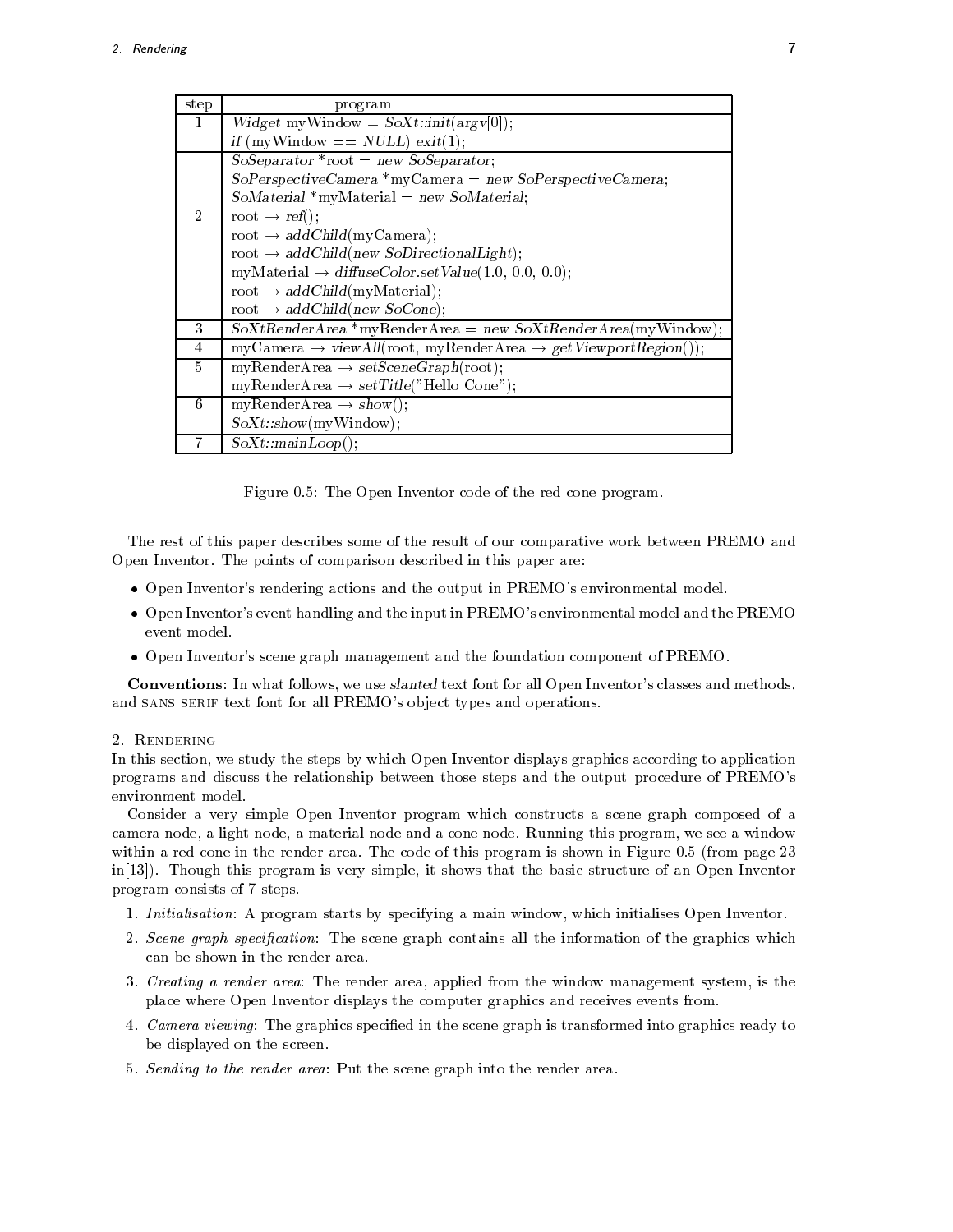- 6. Realisation: Show the window including the graphics inside its render area.
- 7. Main loop: This loop will retrieve and dispatch events.

It should be clear from the example that Open Inventor makes a clean separation between generic window system independent statements and window system specific code. In the example, the Xwindow system is used, although this can be replaced by some other window system if necessary. When we represent Open Inventor by means of PREMO's environment model, the window specific part is not considered to be a part of the environment model, it is an operator, an external object that observes the contents of the display in the realization environment and provides physical input tokens. Program step 2, i.e., the scene graph specification, can be considered as the main body of the application

Open Inventor interprets the scene graph specification and constructs a scene graph. This can be presented in PREMO's construction environment. Program step 4 instructs Open Inventor to realise the graphics specified by the scene graph. Conceptually, this is comparable to applying a rendering action to the scene graph First Open Inventor traverses the scene graph to produce a list Each element of the list is a complete specification of a geometrical shape ready for being rendered. It then passes the list of shapes to OpenGL which does the rendering The scene graph traversal can be represented in PREMO's virtual environment and the rendering performed by OpenGL belongs to PREMO's viewing to realization environments. During the lifetime of the application, whenever the scene graph is changed, Open Inventor's rendering action is applied to the scene graph so that a new scene is shown in the display end

Let us see what happens in more detail. Taking the program in Figure 0.5 as an example, a scene graph is first built in Open Inventor's data base (see in Figure 0.6). The scene graph is a Model and the process which builds the graph from an application is the Preparation process in the construction environment

Second, the scene graph is traversed. The data base manages a *traversal state* for each action. For the rendering action, the elements in the traversal state include: current geometrical transformation, current material components and so on The traversal state is initialised by the default values During the traversal nodes in the scene graph can modify the traversal state depending on their particular behaviour for rendering action. The order of the traversal is from the scene graph's top node to bottom node and left node to right node. For this example, the traversal order is: the root, the camera, the light, the material and the cone.

Nodes in the Model (i.e. the scene graph) can be divided into three kinds: shape nodes, property nodes and group nodes Shape and property nodes are terminal nodes and group nodes are non terminal nodes in scene graphs. In this example, the root is a group node, the cone is a shape node and the rests are property nodes

A group node is a container for collecting child nodes. There are a variety of different group-node classes each with a specialised grouping characteristic The root used in this example is a SoSeparator node which isolates the effects of nodes in a group. Before traversing its children, a SoSeparator saves the current traversal state. When it has finished traversing its children, the SoSeparator restores the previous traversal state. Nodes within an SoSeparator thus do not affect anything above or right in the graph. (In Section 4, we will discuss how to model the non-terminal nodes in PREMO.)

Property nodes modify the traversal state. For instance, the node myMaterial in this example changes the diffuseColor of the current material components in the traversal state from white (the default) to red.

When a *shape* node is encountered during a rendering traversal, all the elements in the current traversal state are attached to this shape. In this example, the colour of the cone is red and it is illuminated by a directional light Both property nodes and shape nodes can be modelled as PREMO's various basic features, e.g., a shape node is modelled as a SpatialProperty and a light node as a VisualProperty in PREMO

The output of a rendering traversal is a set of shapes each of which is inside the view volume and completely specified for rendering. In the example considered here, the output shape list contains only one element, specifying the cone (see the illustration in Figure 0.6). Such an output is a Scene and the rendering traversal is the Production in virtual environment. The traversal state is part of the virtual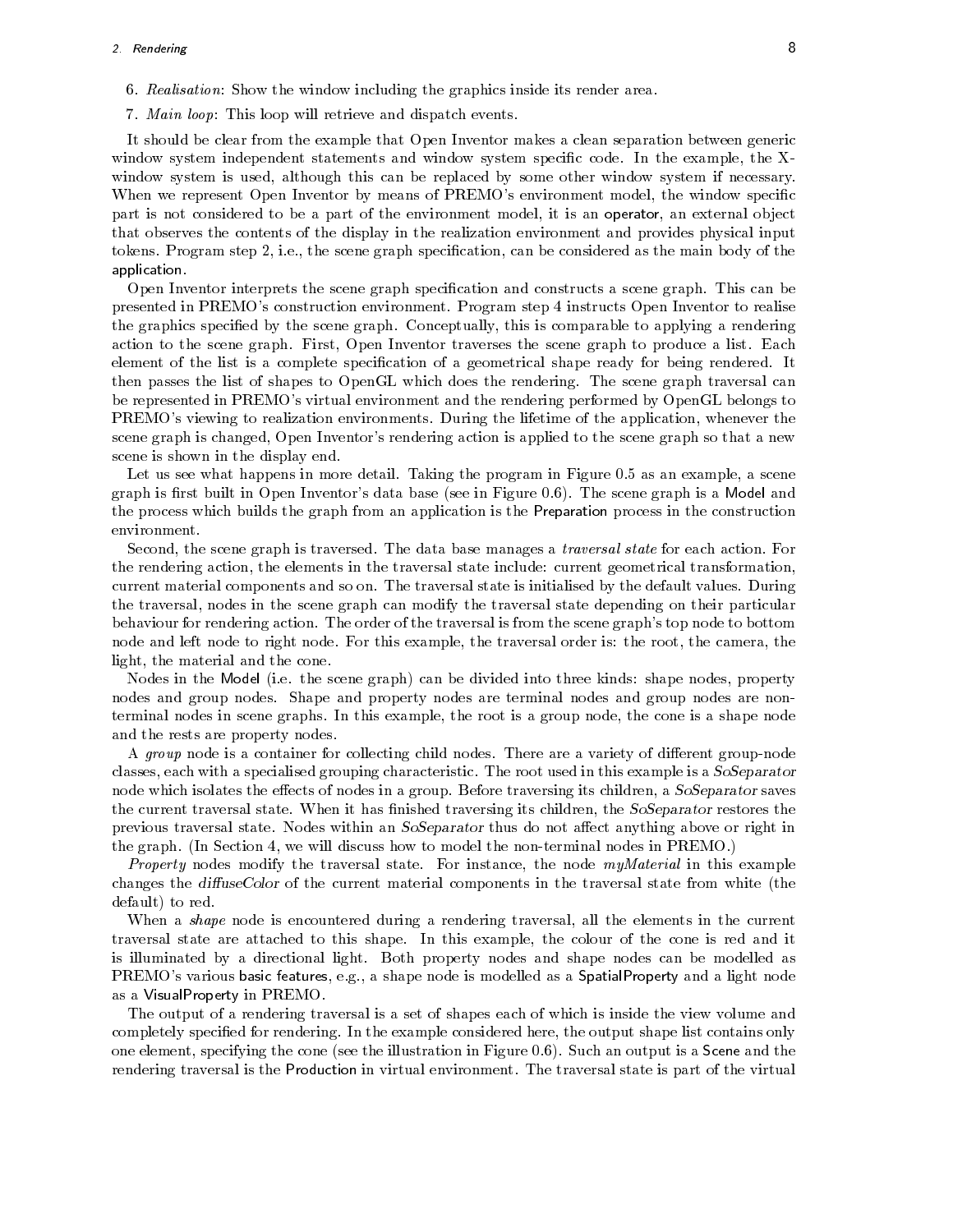environment state. Each element in the shape list can be modelled as a PREMO's OutputPrimitive which is an aggregate of the basic features and thus the shape list is a PREMO's List[OutputPrimitive], i.e., a PREMO list structure whose elements are of type OutputPrimitive.

Open Inventor, then, passes the Scene to OpenGL which realises the rendering. The above is illustrated in Figure 0.6. For a more complete description of the rendering process and its correspondence with Premo see also controlled the premo see also controlled the premo see also controlled the premo see also

As discussed, there is a good match between the rendering process of Open Inventor and the concepts of PREMO
 It also shows that the main issue in implementing Open Inventor on the top of PREMO is a proper implementation of the scene graph including the various operations on the graph such as its construction, edition, traversal etc. The implementation strategy is discussed in Section 4.

Open Inventor has two kinds of events, those created by hardware devices and those created by changes of data and time. In this section, we first discuss Open Inventor's event model, i.e. those events created by hardware devices Consuming information received from hardware devices is often an important part of this event handling. Therefore, we compare this procedure with PREMO's input pipeline to show that the concepts provided by PREMO can represent this procedure in Open Inventor. Second, we briefly introduce Open Inventor's data and time events, and, finally, discuss their implementation in PREMO

### - Open Inventor s event model and PREMO s input

Open Inventor has a set of classes for modelling the events created by hardware devices (see in Figure 0.7). Each instance of the classes contains the event data, e.g. type identification and time, cursor position and state of the modifier keys (Shift, Control, Alt) when the event occurred. Open Inventor's event classes are independent from window systems. When Open Inventor is implemented in a special window system and event translator in the written equal or translator for X-1. event translator converts window system specific events into Open Inventor events. Open Inventor provides three - mechanisms to handle such events All these mechanisms work by placing particular nodes into a scene graph. Since Open Inventor traverses the scene graph whenever an event occurs, Open Inventor can take appropriate action if it encounters the event handling node

- Cal lback Open Inventor provides a SoCallback class Instances of it can be placed as a node in a scene graph. Each time the scene graph is traversed, the program specified in these nodes will be invoked
- 2. Event callback: The class  $SoEventCallback$  differs from  $SoCallback$  in that the program specified in the  $SoEventCallback$  node is called only during the specified event processing, whereas the program specified in the SoCallback node is always invoked whenever that node is traversed. Furthermore, SoEventCallback provides some additional methods that are useful for handling events
- 3. Automatic event handling: Instances of SoSelection and SoManipulator and its subclasses are called "smart nodes" which handle events automatically. For example, When an SoSelection node is encountered, the event handling action traverses its children from left to right, asking each child to handle the event. After each child, it checks to see if the event was handled. If it was, the handle event action ends its traversal of the scene graph. If the event was not handled, the SoSelection node will itself handle it

Handling events by means of the first two mechanisms relies on the callback functions provided by the application. The task of the system is only to find the callback node and then invoke the specified function

The way in which a smart node handles event is, basically, by modifying the scene graph. The changes of the scene graph triggers the system to apply the rendering action to it so that the modied scene graph is shown on the screen

<sup>&</sup>lt;sup>1</sup>Open Inventor also provides another mechanism which allows users to handle the window system events directly, e.g. directly handle A-Window system event. However, this is not interesting in our study of Open Inventor.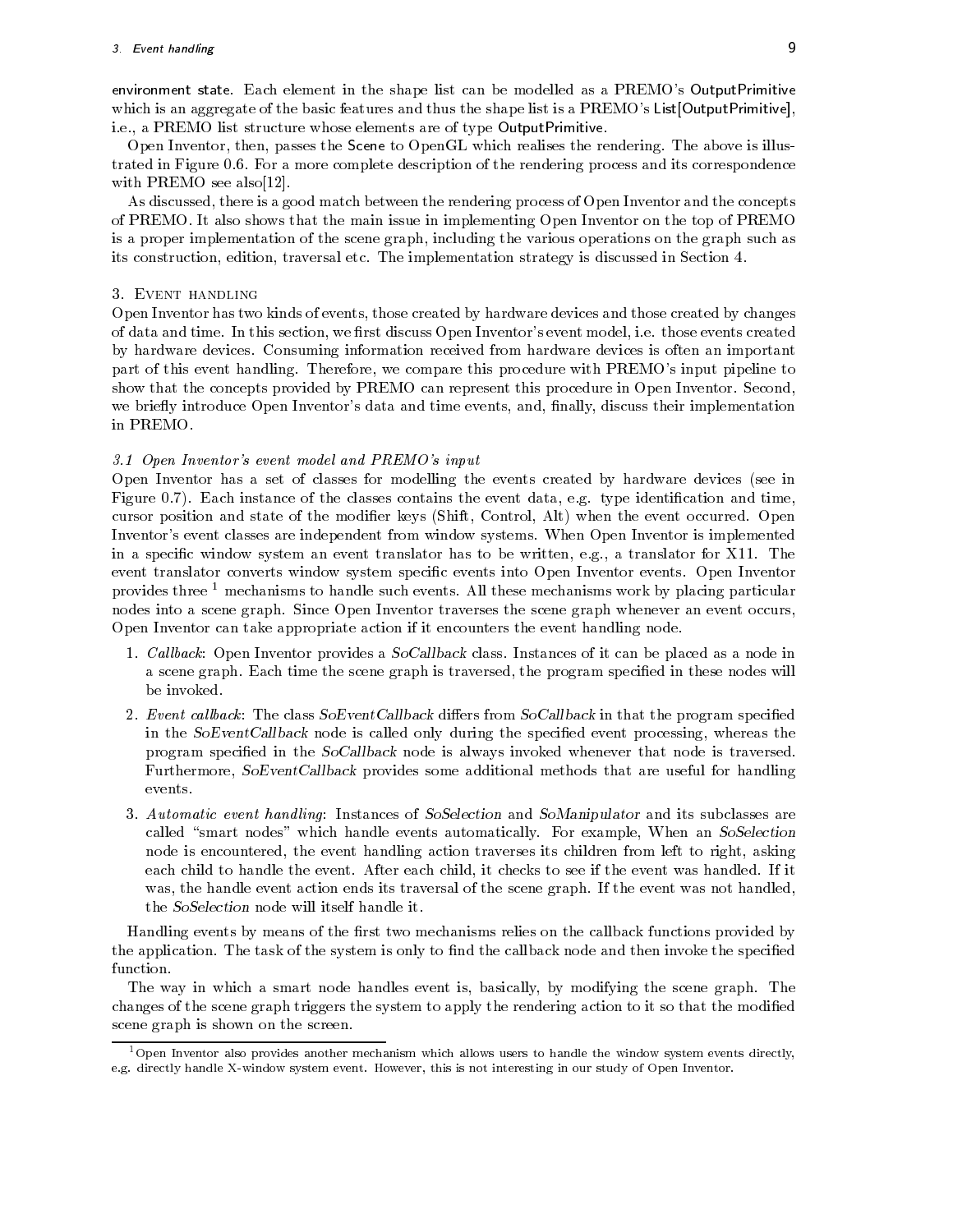

Figure 0.6: An example of Open Inventor's rendering procedure (in the left side) and PREMO's output pipeline (in the right side).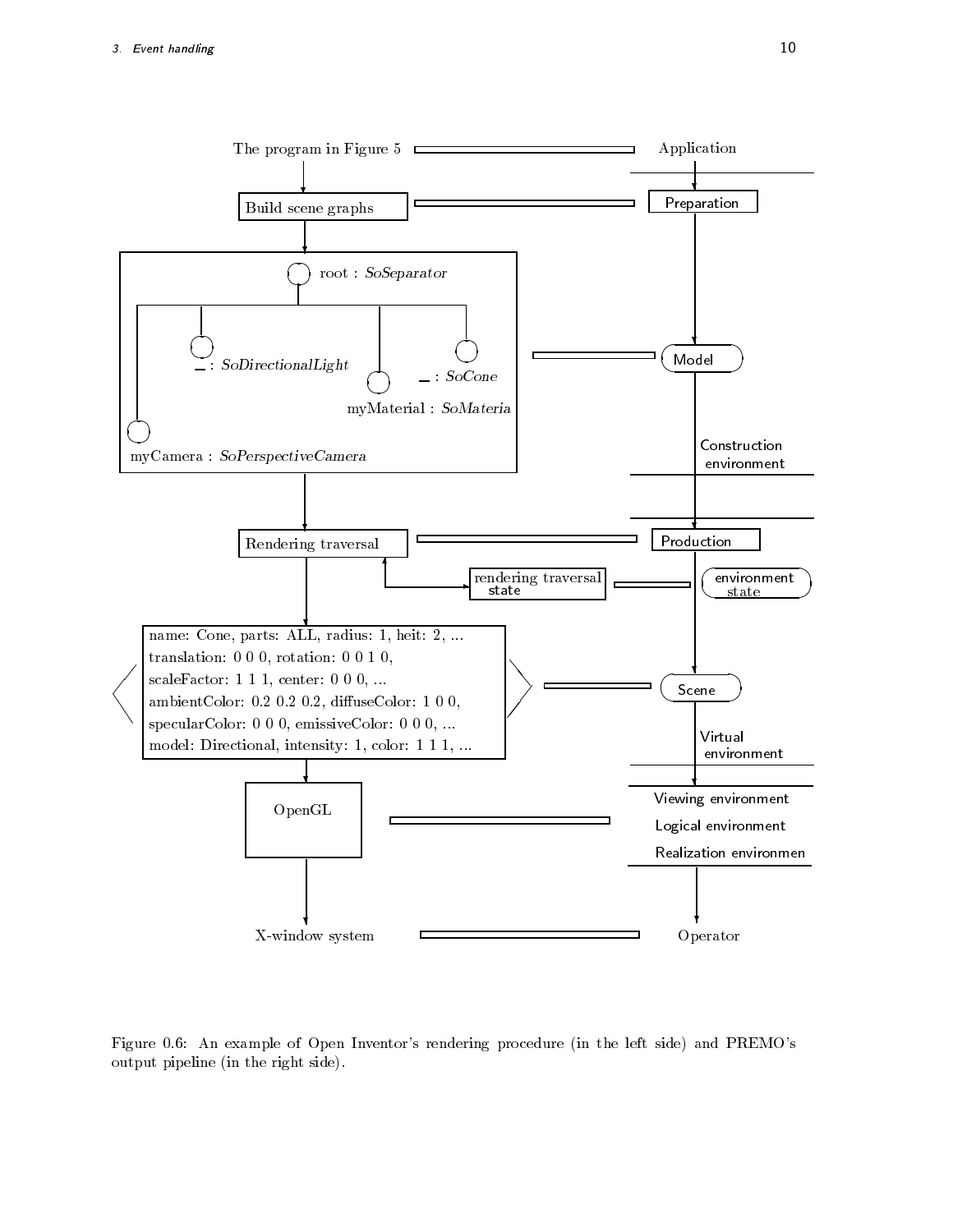

Figure 0.7 Open Inventor's event classes.



Figure 0.8: The changes of the scene graph between the cone is selected and deselected.

Let us see how the SoSelection node works in more detail. The SoSelection node provides several features that relate to the topic of user interaction. These features include managing the *selection list* (a data structure to keep all the selected objects), highlighting the selected objects, and the use of user-written callback functions that are invoked when the selection list changes. When the SoSelection node starts to handle an event, it calls  $getPicedPoint()$  method to find which node is picked. It then manages the selection list based on the current picked node, the old selection list and the user's demand (or the default strategy). If an object is selected, the SoSelection node will insert a bounding box in the scene graph so that it appears on the top of the selected object. Since the scene graph has been changed, the system will apply the render action  $SoGLRenderAction$  to the scene graph so that the selected object is then highlighted by showing a bounding box around it. If an object is deselected, the SoSelection node will delete the corresponding bounding box from the scene graph. This also causes the system to apply the rendering action and so stops the highlighting of the object. Figure 0.8 illustrates the changes in a scene graph when a cone is selected and deselected.

The data flow handling selection and manipulation can be modeled by the input part of PREMO's environment model (see in Figure 0.9). A window system event is stored in the Lexeme store which is translated into an Open Inventor event. The Open Inventor event, here, is represented as a PREMO event consisting of an event name, event data and the event source. The event name and data are stored in the Information store. The window system event translator is the Accumulation process. An SoSelection or SoManipulator node calls the getPickedPoint() method to get the picked node.  $getPickedPoint()$  is a method in the handle event action class (SoHandleEventAction). It takes the data of the Open Inventor event (i.e. the data in the Information store) and returns a picked node which is in the Instruction Store. There are several ways in which the  $getPickedPoint()$  method can be implemented in PREMO's environment model. For instance, the *cursor position*, which is part of the event data and is a 2D point relative to the left lower corner of the window, can be translated to a point of the coordinate system in the viewing environment The translation process is the Abstraction in the logical environment and the translated point is stored in the Selection Store in the viewing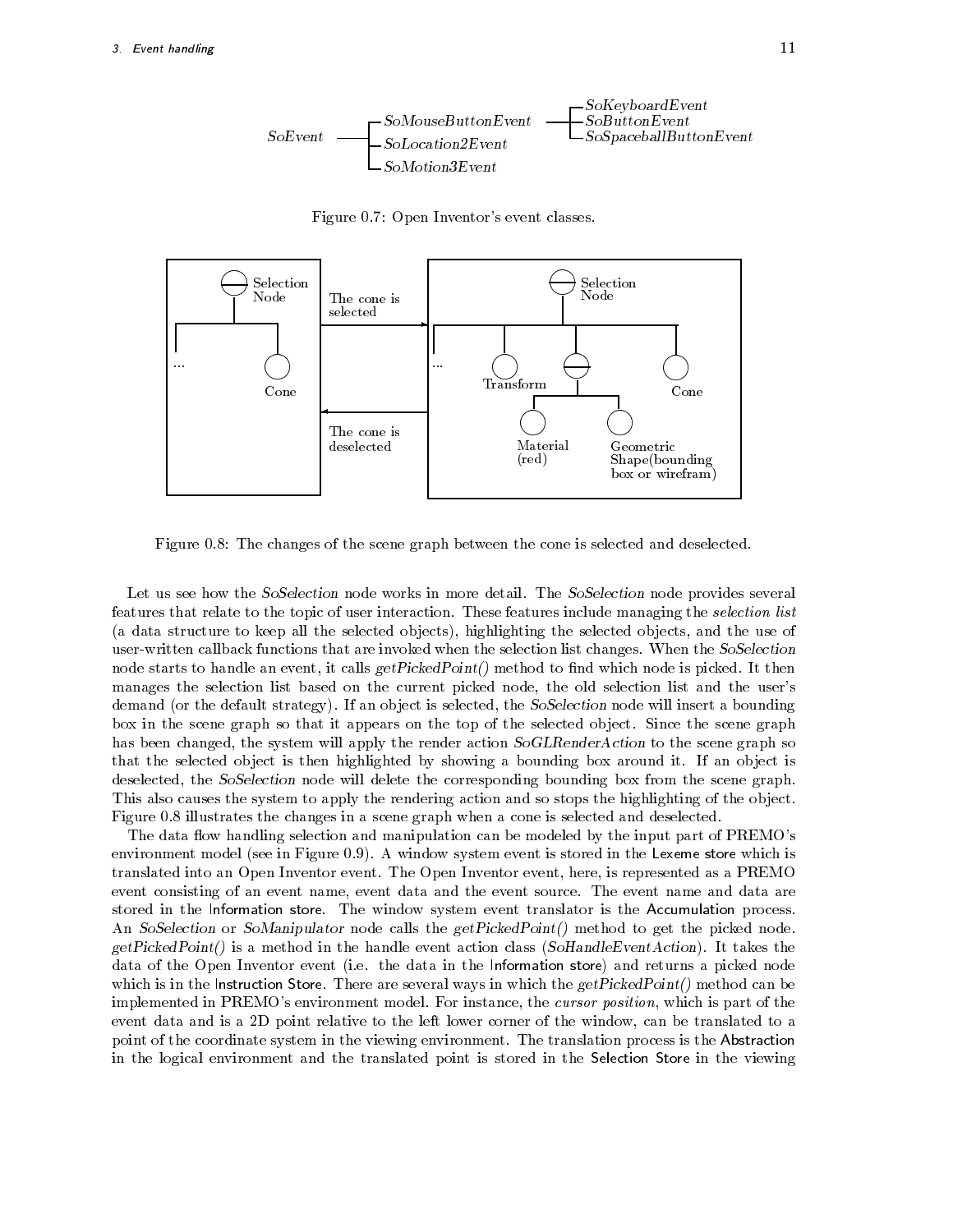environment. Through the Elevation, the point in the Selection Store is further translated into a 3D point stored in the aggregation store in the virtual environment. In the virtual environment, the manipulation process takes the point in the aggregation store and the shape list to determine which object was hit. The picked object is sent to the Directive Store and then is translated into the node in the scene graph. It is also possible to select a picked 2D object in the viewing environment and then determine which 3D object is related to it. Other input tokens such as location are passed from lower environments to the construction environment in a similar way. Representing Open Inventor's rendering and selection in PREMO is illustrated in Figure 0.9.

Here again, we see that the manipulation of the scene graph, such as its edition and traversal, plays an important role for handling Open Inventor's events. In other words, if the basic functionalities provided by Open Inventor's scene graph manager can be implemented by means of PREMO, it would not be difficult to implement Open Inventor's event model in PREMO.

### - Open Inventor and time events and time and time and the second

Open Inventor also supports events that arise from the changes of data and time Such events occur within Open Inventor, but are not strictly part of the event model. Data events come from the changes of the data in scene graphs Time events are alarm interval elapsed time global time and so on

Open Inventor has two kinds of mechanisms termed sensors and engines that can be used to specify data and time events and response to these events Each type of time sensors and time related engines corresponds to a particular time event Sensors and engines can be attached to the components of a scene graph. Since a sensor is attached to a field of a node, a node, or a path, every change in the field, the node or the path results in a data event.

When a sensor is fired, it calls on user-defined callback functions. When an engine is fired it calls on system built-in functions. Therefore, if engines are used, everything is carried out automatically, but the functionality is fixed. If sensors are used, callback functions must be provided that deal with the event, but any kind of event can be handled in an application defined way.

Open Inventor maintains two queues for data and time events, the Timer queue and the Delay queue. When a specified time is reached, the corresponding time sensor is added to the Timer queue. When the data is changed, the corresponding data sensor is added to the Delay queue. The ordering of sensors in the Timer queue is naturally given by the value of the time The order in the Delay queue is according to the priorities which are specified by the application. The system processes all the events in the three queues (the Timer and Delay queues and the hardware event queue) at regular intervals. Processing the data and time events is invoking the related callback functions and processing the hardware events is applying the event-handling action to the scene graph. The sequence of scheduling events in the queues depends on the window system

### - Implementations in Premotions in Premotions in Premotions in Premium and Premium and Premium and Premium and

Event model Apart from scene graphs (see Section 4), we also need to have a strategy to handle the various Open Inventor event models, such as event generation and dispatch, in PREMO. PREMO's event model (see in Figure 0.4) consists of event sources, event clients and an event handler which are all instances of PREMO object types. Events are generated by event sources and consumed by event clients. EventHandler provides two operations: dispatchEvent() and register(). An event client invokes the register() to tell the event handler which event it wishes to receive. An event source invokes the dispatchEvent() which will then forward the event to all the event clients which expressed their interest in this specific event.

Modelling Open Inventors event model in PREMO is illustrated in Figure - Based on this model, the set of PREMO objects corresponding to Open Inventor's event classes are the event sources, and the one corresponding to Open Inventor's  $SolRandleEventAction$  is the only client which registers its interest to all the events. The event sources are PREMO's InputPorter objects which import inputs from environments defined outside of PREMO into PREMO. When a window specific event occurs, the InputPorter will translates it to PREMO event and then invoke the dispatchEvent() operation on the EventHandler

we can the event model in Figure that model into a complete window model where the window  $\alpha$ specific events are in the Lexeme Store, the InputPorter which generates events is the Accumulation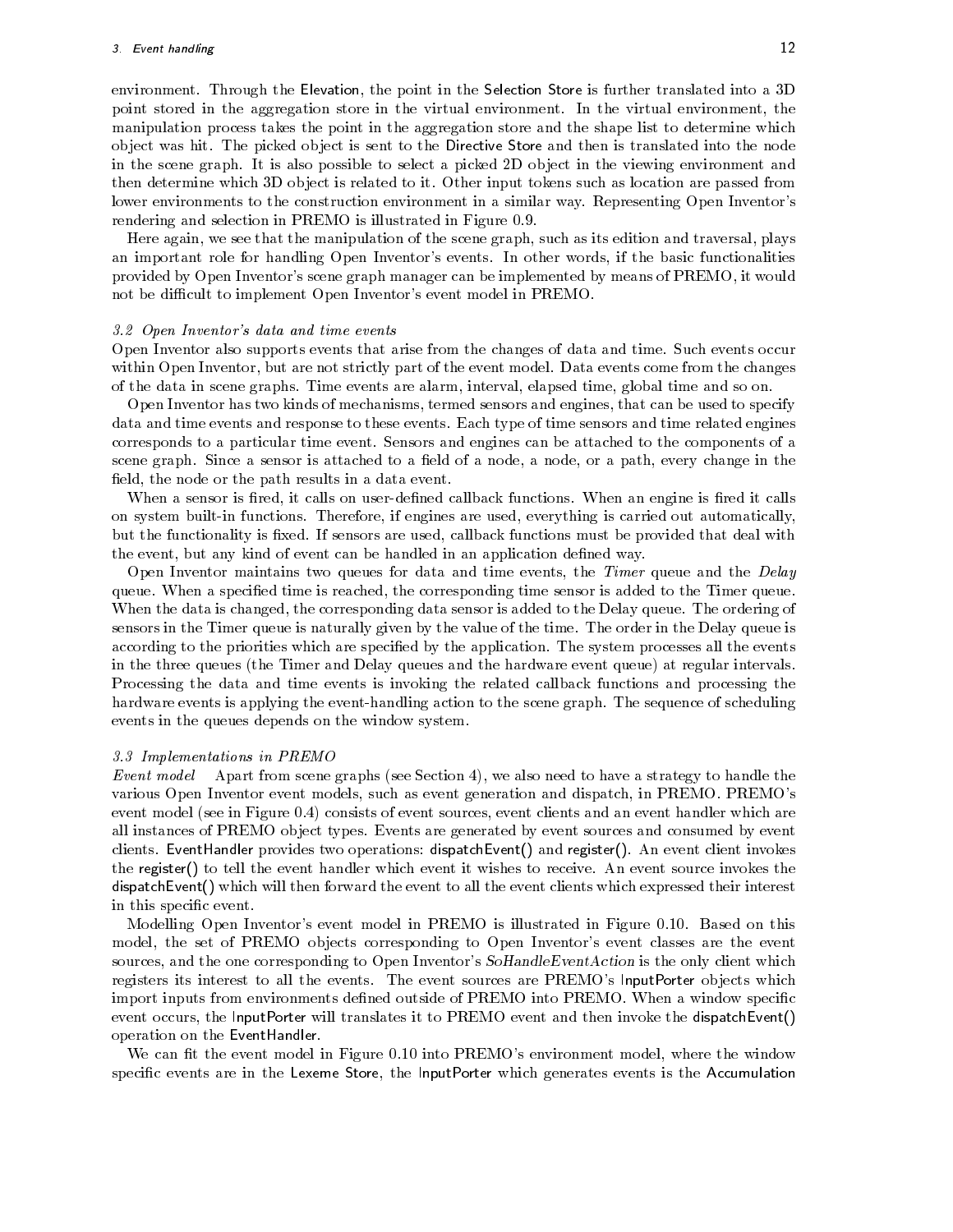

Figure 0.9: Represent Open Inventor's rendering and object selection by PREMO's environment model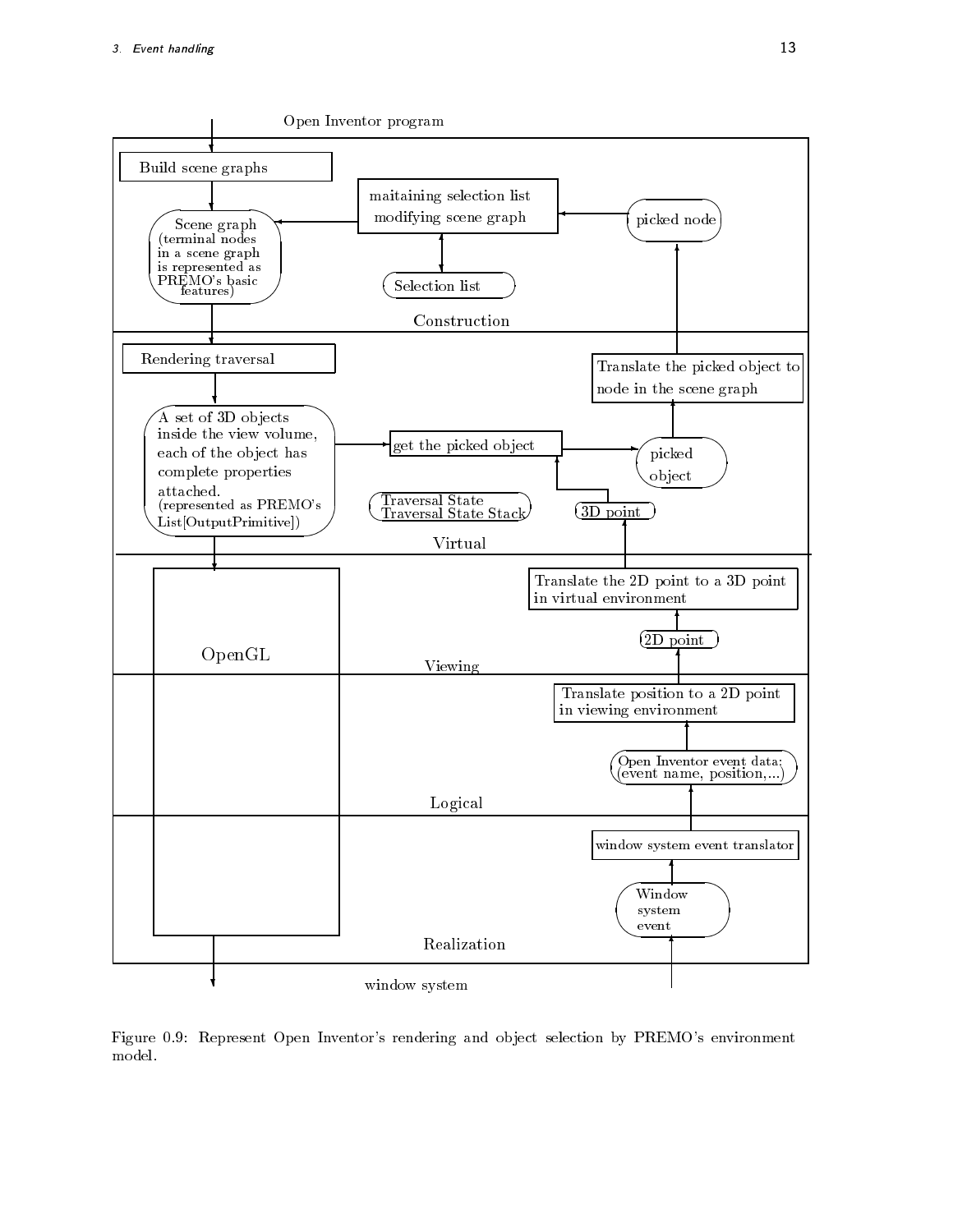

Figure 
- Modelling Open Inventors event model in PREMO

process and so on (see also in Figure 0.9 where the "window event translator" is the InputPorter). However, there is a difference between PREMO and Open Inventor. In PREMO, input tokens from the operator are transformed into the useful information to serve the application in a standard way, i.e. they are manipulated in a lower environment and then are sent to the higher environment. However, this environment concept does not exist in Open Inventor The methods encapsulated in one Open Inventor's class  $SoH and leEventAction$  cross several environments. For instance, the event handling traversal conceptually belongs to PREMO's construction environment and finding the picked node belongs to lower environments. Therefore, the Open Inventor's SoHandleEventAction class should be implemented as a set of PREMO ob ject types in each environment The one in Figure 
- is in the Logical environment. When it is invoked by the dispatch Event () operation, it only does the necessary job in Logical environment and passes the event to the higher environment

One may remark that the EventHandler does not seem to be necessary in this model Since all the events will be dispatched to the same event client who is also interested in all of them, why do not we simply let the event sources invoke the event client directly? However, a model with the EventHandler has certain advantages. Although Open Inventor conceptually applies the SoHandleEventAction to the scene graph whenever an event occurs this is not alway necessary in practice A more reasonable strategy would be: first find out what events are relevant for the application and then register the necessary events. It is obvious that a model with the EventHandler is much more flexible.

Time events Modelling Open Inventors time events in  $\mathbb{R}^n$ PREMO has an object type Clock in which the operation inquireTick() returns the number of ticks elapsed since the start of the Premote teny fill this independent that the theory file the start of pressure of TimeSource which is a subtype of the Clock. An operation timeEvent() in TimeSource maintains a loop in which it invokes the inquireTick operation and compares the current time with a target When the target is reached, it invokes the dispatch Event() operation. Instances of the TimeSource can simulate the various time events in Open Inventor. For example, an alarm sensor wishes to be scheduled at time T. An instance of the TimeSource is initialised with T and other parameters, so that the callback function specified in the alarm sensor will be invoked when the time is reached to  $T$ . The same kind of time sensors can share one source through the EventHandler

Data events Modelling Open Inventors data events in PREMO is illustrated in Figure 
- When a data sensor is created, one of the scene graph node which is attached with the sensor becomes an event source. The callback function specified in the data sensor registers its interest in the data event generated from the corresponding node

A node in Open Inventor invokes a method  $touch()$  to switch on a flag when it is connected with a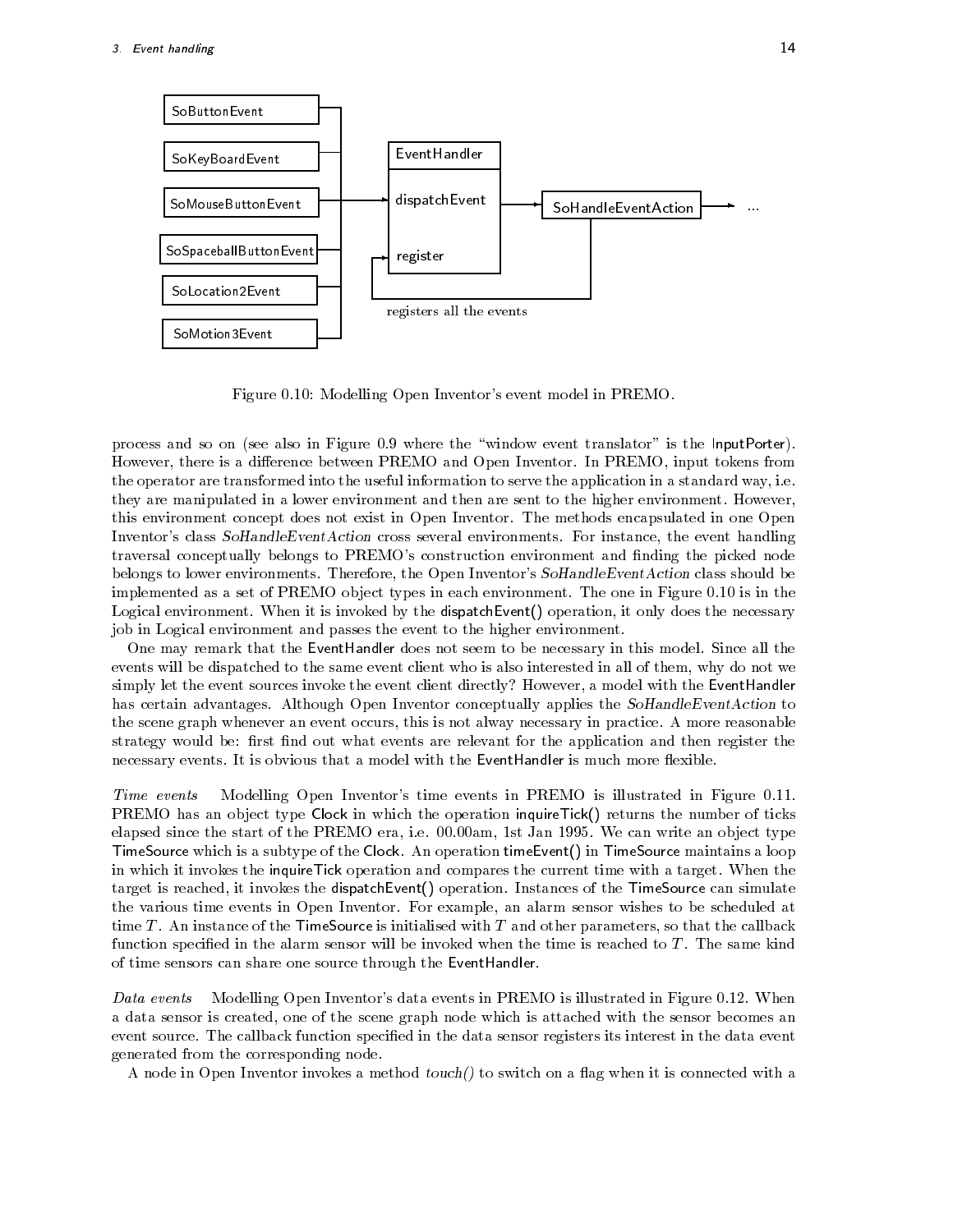

Figure 
-- Modelling Open Inventors time sensors in PREMO



Figure 
- Modeling Open Inventors data events in PREMO

data sensor. When the flag is switched on, the connected sensor will be notified whenever an operation which contains writing instructions was applied on this node. If we implement this in PREMO, the node must be related to the EventHandler when the touch flag is switched on, and operations which change the values in the node also check the touch flag so that the callback function specified in the data sensor can be invoked through the dispatch Event () operation.

Both the time event model and the data event model conceptually belong to PREMO's Construction environment. More precisely, the user-defined callback functions are part of the application and they should be invoked through the Utilization process in the Construction environment

In this section, we discussed how to implement various Open Inventor's event models in PREMO. Open Inventor also schedules various events in an order, e.g., first time events, hardware device events, and data events are handled, where a priority can be attached to this latter category. Though supporting schedule policies is not a feature of Open Inventor itself, but depends on the window system, it is one of the important aspects which a system should provide. This feature is not modelled here; indeed the current PREMO model does not include the concept of priority. This may be a shortcoming of the PREMO model which has to be dealt with in the future

"Scene graph" is the most important feature of Open Inventor. We have seen that Open Inventor's most important functions such as rendering and event handling rely on working on scene graphs Other functions, such as writing scene graphs, picking, searching, and so on, also rely on manipulations on scene graphs. Therefore, it is important to know whether Open Inventor's scene graph management can be properly implemented in PREMO
 We will concentrate on some aspects of scene graph management here in our view the two main aspects are - how to construct and edit a scene graph and  $(2)$  how to traverse a scene graph (i.e. traversing each node in a scene graph according to the order dened by scene graphs of PREMO observations and the proported in the proported in the contract types corresponding to the set of Open Inventor classes whose methods provide these two aspects In this section, we give only a brief discussion of these two aspects.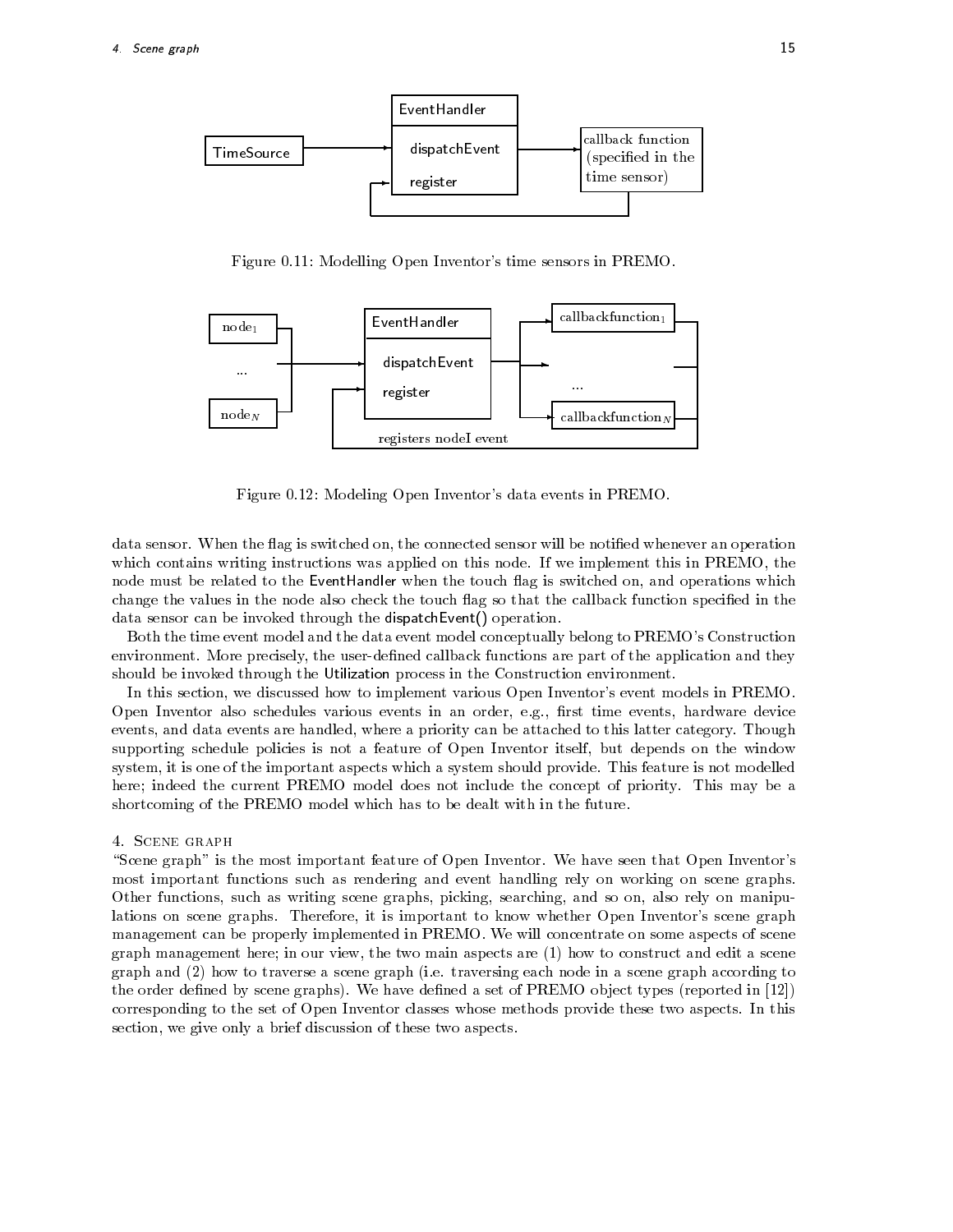

Figure 
- The Open Inventor class tree for building and manipulating scene graphs and paths in a scene graph

### $\blacksquare$  constructions and editions of scene graphs of scene graphs of scene graphs of scene graphs of scene graphs of scene graphs of scene graphs of scene graphs of scene graphs of scene graphs of scene graphs of scene gr

In order to implement scene graphs in PREMO we need to answer two questions - how to implement nodes and  $(2)$  how to connect the nodes together to form a graph.

There is a set of Open Inventor classes related to the construction and the editing of scene graphs The subclass relationship between these classes is shown in Figure . So  $\mathbf{N}$ are abstract classes, i.e. they are not instantiable) describe the minimum behaviour for all nodes. The functionalities provided in these two classes can be summarised as - controlling the lifetime of a node,  $(2)$  support data events,  $(3)$  inquiry node type and  $(4)$  node property. In what follows, we will discuss them in more detail and give an idea of how these are implemented in PREMO

- Lifetime of a node The lifetime of a node is determined by whether or not it is in use
Each node stores the number of references made to it. For instance, when a node is specified as a child of another node evaluation and additional countries in the count is incremented by an additional of the count is incremented by a count of the count is incremented by a count of the count of the count of the count of - and when it is removed from its parent its reference count is decremented by - When the reference count for the node is decremented to the node is destroyed unless its no deleting ag is switched on

The PREMO object model gives a natural implementation of the creation and deletion of objects. Furthermore, one of the fundamental features of the PREMO object model is that no object is deleted as long as a valid reference to this object exists. Consequently, the lifetime of an Open Inventor node is automatically managed in PREMO

Moreover a more user friendly interface will be obtained if the scene graph management is implemented on the top of PREMO
 In Open Inventor attentions must be paid by applications to those nodes which should not be deleted but they will be deleted according to the Open Inventor's node model. For example, the root node of a scene graph is not referenced by being a child of anything else and its reference count is 0. When Open Inventor applies an action to a node, it, first, increments its reference count and decrements it after the action is finished. Therefore the root node and so as the whole scene graph rooted by it will be deleted automatically by Open Inventor after the first action has been applied to it. Open Inventor does not solve this problem and it must be handled by the application programmer who has to explicitly reference such adding to an orong root of  $\alpha$  in the program to program to prove the node root from being  $\alpha$ deleted. If we implement the scene graph by means of PREMO, such a problem does not exist.

- 2. Data events: When a data sensor is created, a flag of the node which is attached to the sensor is switched on so that the changes of this object will cause the attached sensor to fire. As we discussed in Section 3.3, this is implemented in PREMO by relating the node with the corresponding EventHandler (i.e. store the object reference of the EventHandler in this node) when the flag is switched on, and the set property functions in each node will check this flag and invokes the dispatch Event () operation on the EventHandler if the flag is on.
- 3. Inquiry node type: The methods for inquiring the type of a node are widely used by Open Inventor and its applications. For instance, when a node is encountered during a scene graph traversal,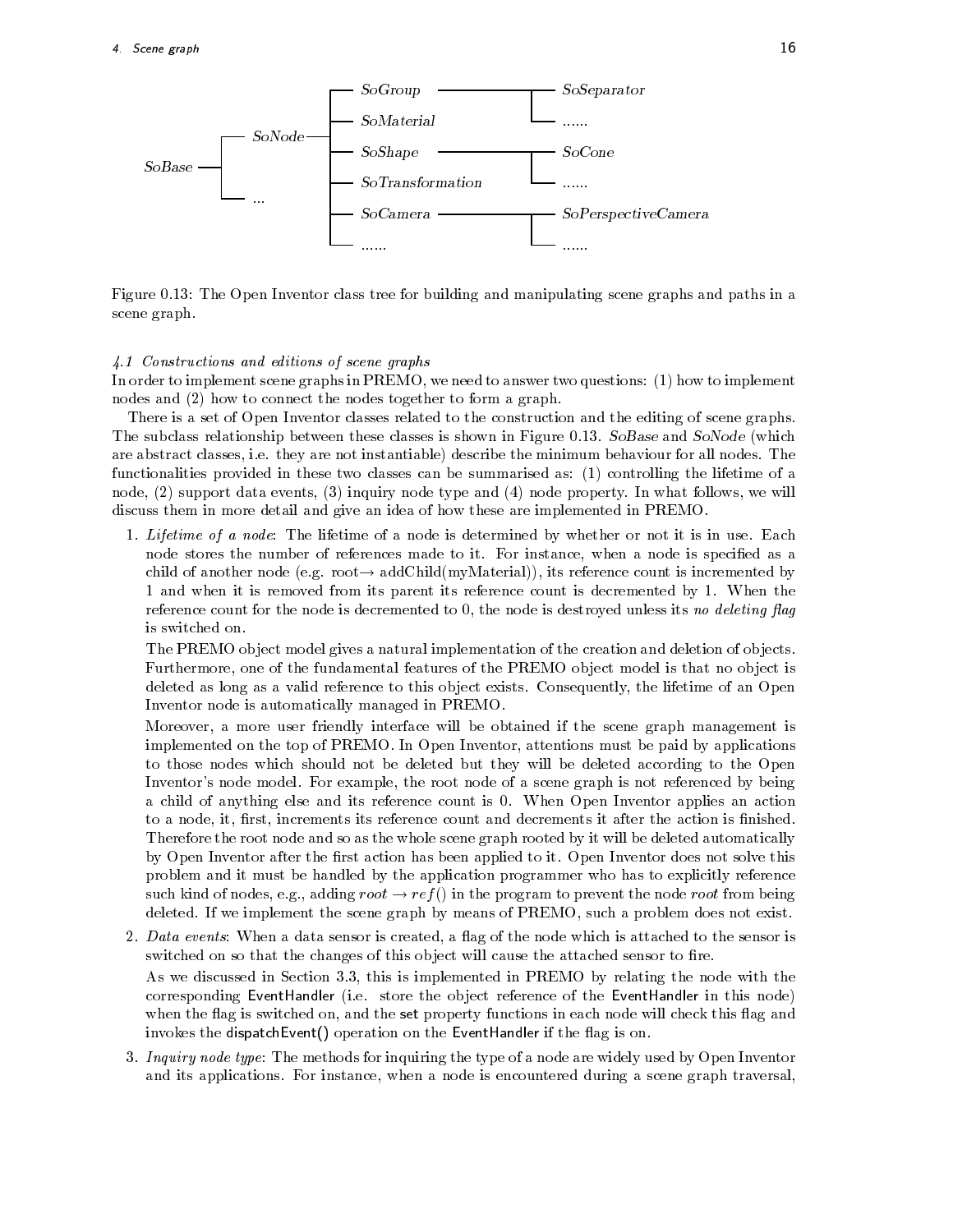

Figure 
- a is an example scene graph and b is the representation in PREMO where Ref stands for the object reference of a node.

the first thing which the system has to figure out is what kind of node it is, i.e., what its type is, what its supertypes are, etc..

When we implement scene graphs in PREMO, we get these facilities for free. PREMO's object model supports subtyping for object types and provides a set of operations which can be used to inquiry various information about the type of an object.

4. Node property: There are methods for setting and getting properties of a node. This is also covered by PREMO which provides a set of functions for managing the properties of objects.

we can divide the remaining classes in Figure ( ) and ( )  $\alpha$  ,  $\alpha$  and  $\alpha$  group that creates nonterminal nodes and another which creates the terminal nodes in a scene graph There are a variety of different non-terminal node classes rooted by  $SoGroup$ , each with a specialised grouping characteristic. However, only the methods provided by  $SoGroup$  are related with building and editing a scene graph.

In order to implement the functions provided in SoGroup class, we need to consider in which way nodes in a scene graph are connected with each other in PREMO. We let the object references of all the children of a node be an instance of PREMO's List[SoNode]. List[E::PREMOObject] is a generic type in PREMO. It defines a family of list object types. When we actualise the formal type E into SoNode in the generic type List[E::PREMOObject], we get an object type List[SoNode] whose instances are lists with object references of type SoNode as elements. When a group node is initialised, an object whose type is List[SoNode] is created and the object reference of this list object is stored in a field of this group node. The methods  $addChild()$ , insertChild $()$ ,  $getChild()$ , removeChild $()$  and  $replaceChild()$ , in the SoGroup class, for building and editing scene graphs can then be implemented by means of the set of operations in PREMO's List[SoNode] object type. Consider a scene graph illustrated in Figure 
-a its representation in PREMO is illustrated in Figure 
-b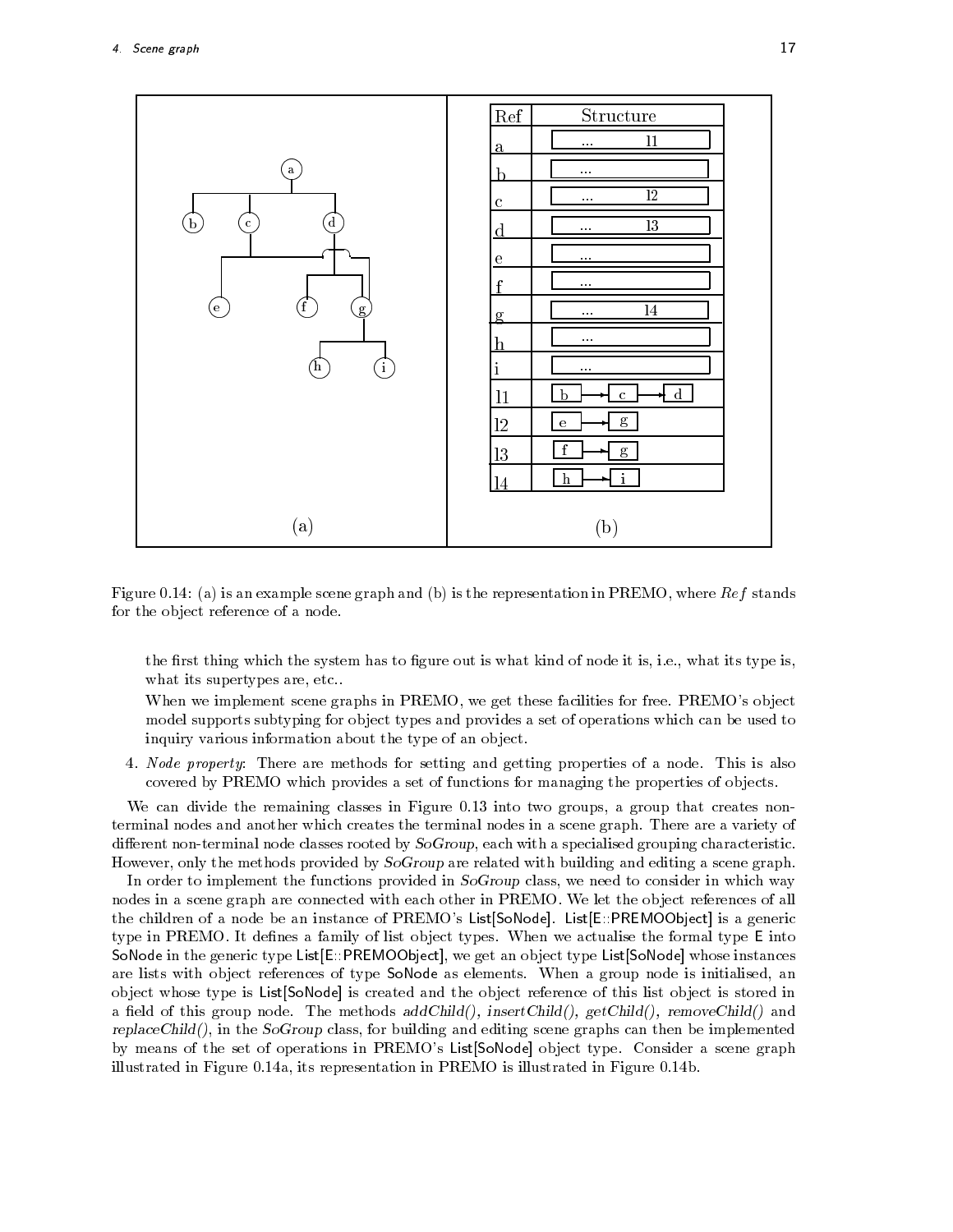# - Scene graph traversal

The scene graph traversal is the basic function for acting on scene graphs When an action is applied on a scene graph, the scene graph is traversed according to the order defined by the scene graph, i.e. from top to bottom and from left to right. When it is encountered during a traversal, the node reacts according to what the traversal action is. For instance, if an SoSeparator node is encountered during a rendering traversal it saves the current traversal state and starts to traverse its children When it has finished traversing its children, it restores the previous traversal state. When a separator node is encountered during an event handling traversal, it only traverses its children.

There is a set of Open Inventor classes rooted by SoAction, each of them deals with a specific action such as rendering, event handling and writing. An important method in the action classes is the apply() which accepts a scene graph node as input and then traverses the scene graph rooted by the input node with its specific task.

We implement the action classes in PREMO in a rather abstract way in which the specific behaviours which should be given by each kind of nodes for a particular action are ignored. The implementation only reflects the general structure of applying actions on scene graphs. Details of the implementation are in -

In this paper, we briefly described how Open Inventor's graphics rendering and event handling are represented in PREMO's environment model and the event model, and how Open Inventor's scene graph classes are implemented by means of a set of PREMO non-object and object types in PREMO's foundation component. The fundamental functions of Open Inventor are rendering and event handling using scene graphs Since these three parts can be properly represented in PREMO it is reasonable to conclude that the concepts and objects of PREMO are sufficient to represent Open Inventor.

# Acknowledgements

The work presented in this paper has been carried out under the auspices of the ERCIM Computer Graphics Network funded under the CEC HCM Programme **REFERENCES** 

- D
B Arnold and D
A Duce ISO Standards for Computer Graphics The First Generation Butterworths London -
- 2. (ed.) G.S. Carson. Introduction to the computer graphics reference model. Computer Graphics, --- September -
- 3. I. Herman, G.S. Carson, J. Davy, P.J.W. ten Hagen, D.A. Duce, W.T. Hewitt, K. Kansy, B.J. Lurvey, R. Puk, G.J. Reynolds, and H. Stenzel. Premo: an ISO standard for a presentation environment for multimedia objects. In D. Ferrari, editor, *Proceedings of the Second ACM Inter*national Conference on Multimedia MM 
 San Francisco CA October - ACM Press
- 4. I. Herman, G.J. Reynolds, and J. Van Loo. Premo: An emerging standard for multimedia presentation Part I Overview and framework IEEE Multimedia - to appear
- 5. International Organisation for Standardisation, Geneva. Information processing systems Computer graphics - Craphical Cernel System (Cernel ) punction acception (Cernel Sec. 1997) – Creation - ISO ISO
- 6. International Organization for Standardisation, Geneva. Information processing systems  $\sim$  Computer graphics computer computer and computer and computer  $\mathcal{C}$  is a computer of  $\mathcal{C}$  . The computer of
- ISOIEC -- -E Information processing system Computer graphics and image pro  $c \lessdot n$ g — Presentation Environments for Multimedia Objects (PREMO) — Part 1: Fundamentals of PREMO
- ISO Extending system and information processing system and information processing and image of the system of processing — Presentation Environments for Multimedia Objects  $(PREMO)$  — Part 2: Foundation Component